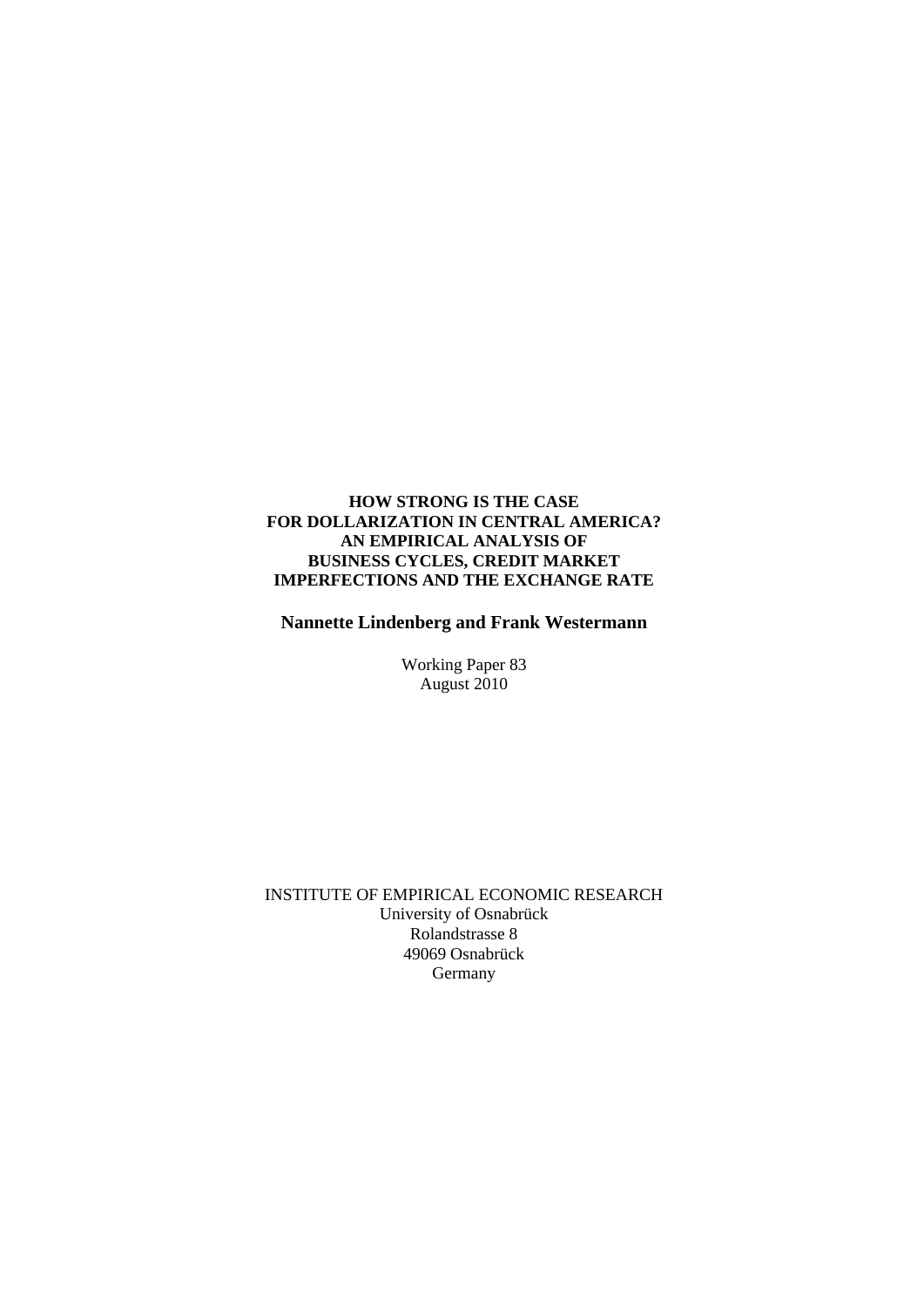### How Strong is the Case for Dollarization in Central America?

An Empirical Analysis of Business Cycles, Credit Market Imperfections

and the Exchange Rate

Nannette Lindenberg<sup>∗</sup> University of Osnabrück

Frank Westermann University of Osnabrück & CESifo

August 5, 2010

#### Abstract

In this paper, we contrast two different views in the debate on official dollarization. The Mundell (1961) framework of optimal currency areas and a model on boom-bust cycles, by Schneider and Tornell (2004), who take account of credit market imperfections prevalent in middle income countries. We highlight that the role of the exchange rate is strikingly different in the two models. While in the Mundell framework the exchange rate is expected to smooth the business cycle, the other model predicts that the exchange rate plays an amplifying role. We empirically evaluate both models for eight highly dollarized Central American economies, and find that the main benefit of official dollarization derives from avoiding a mismatch between foreign currency liabilities and domestic revenues, as well as the boom-bust episodes that are likely to follow from it. Using a new method of Cubadda (1999, 2007), we furthermore test for cyclical comovement and reject the hypothesis that the countries form an optimal currency area with the United States according to the Mundell definition.

Keywords: dollarization, real exchange rate, business cycle comovement, serial correlation common feature, boom-bust cycles, credit market imperfections, Central America

JEL: E32, E52, F36, O54

<sup>∗</sup>Both authors are at the University of Osnabruck, Institute of Empirical Economic Research, Rolandstr. 8, ¨ D-49069 Osnabrück. E-mail: nannette.lindenberg@uos.de and frank.westermann@uos.de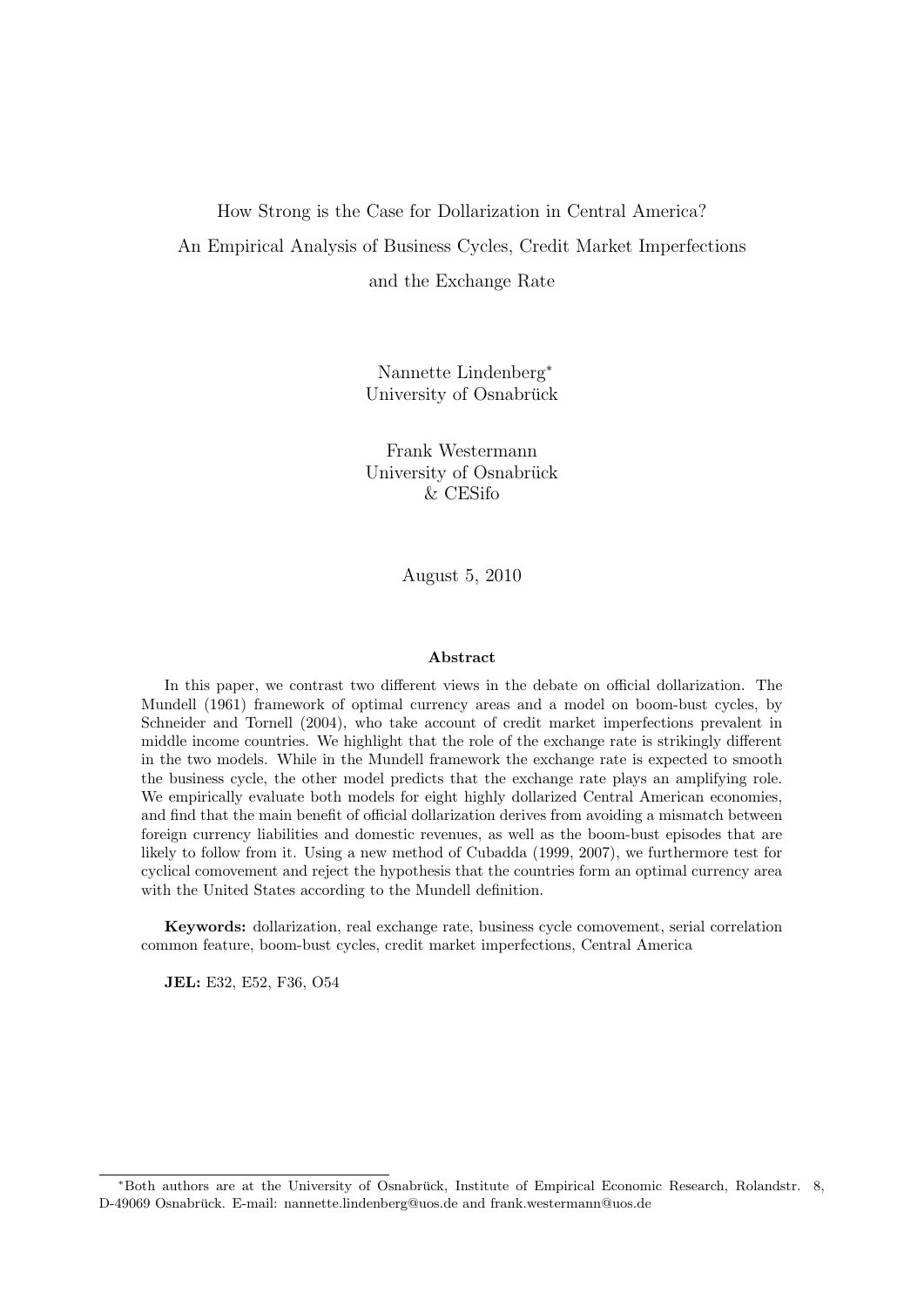## 1 Introduction

Unofficial dollarization has increased substantially over the past decade in Central America and in several countries the 50% mark has been crossed in recent years. There is a high degree of de facto dollarization<sup>1</sup> and the issue of *official dollarization* has therefore become an important part of the discussion on stabilization policy. Recently, for instance, one of the presidential candidates of the Costa Rican elections of February 2010, Otto Guevara, proposed to dollarize the economy officially, a proposal that is also supported by the ex president of the central bank, Eduardo Lizano, and further politicians and academics. The issue of official dollarization is also an important part of the policy debate in many of the other Central American countries, of which Panama and El Salvador already have the US Dollar as an official currency since 1904 and 2001.<sup>2</sup>

Despite the increasing political discussion, there is so far only little empirical evidence on the economic cost and benefit of a dollarization policy in Central American countries.<sup>3</sup> Partly, this may be due to the lack of an easy to use comprehensive empirical framework to address the issue of dollarization and its implications for stabilization policy. So far, most of the literature has used the Mundell (1961) model of optimum currency areas.<sup>4</sup> In a seminal paper Bayoumi and Eichengreen (1993) have proposed a method to empirically measure the degree of business cycle comovements, in order to assess optimal currency areas, that can also be used to address the issue of fixed exchange rate regimes or full dollarization. Applying a procedure to decompose temporary and permanent shocks in a time series, the authors identify demand shocks as the transitory component of GDP. They find that the correlation among the demand shocks is not very high in the European Union and conclude that Europe might not be an optimum currency area (OCA), according to the OCA model of Mundell (1961). Related trend/cycle decompositions have been used for Central America by Fiess (2007), who also primarily focuses on the contemporaneous correlation of shocks, when evaluating the scope for macroeconomic policy coordination in Central America.

In our view, this approach provides only incomplete information to policy makers for several reasons. On the one hand, there may be permanent demand shocks or temporary supply shocks. It is therefore useful to also investigate the *full* time series in growth rates, rather than focusing on the

 $1$ See Figure 3.

<sup>2</sup>For example Berg, Borensztein, and Mauro (2002); Temprano-Arroyo (2003); Salvatore (2001); Alesina, Barro, and Tenreyro (2002) propose dollarization of the economies.

<sup>3</sup>Levy Yeyati and Sturzenegger (2002) give a review of the issue of dollarization; and Mishkin and Savastano (2001) give an overview of monetary policy options for Latin America, including currency boards and dollarization.

 ${}^{4}$ An overview of the Mundell model is given in De Grauwe (1994). A formal analysis of exchange rate regime choice, based on the correlation of shocks, is also given in Berger, Jensen, and Schjelderup (2001).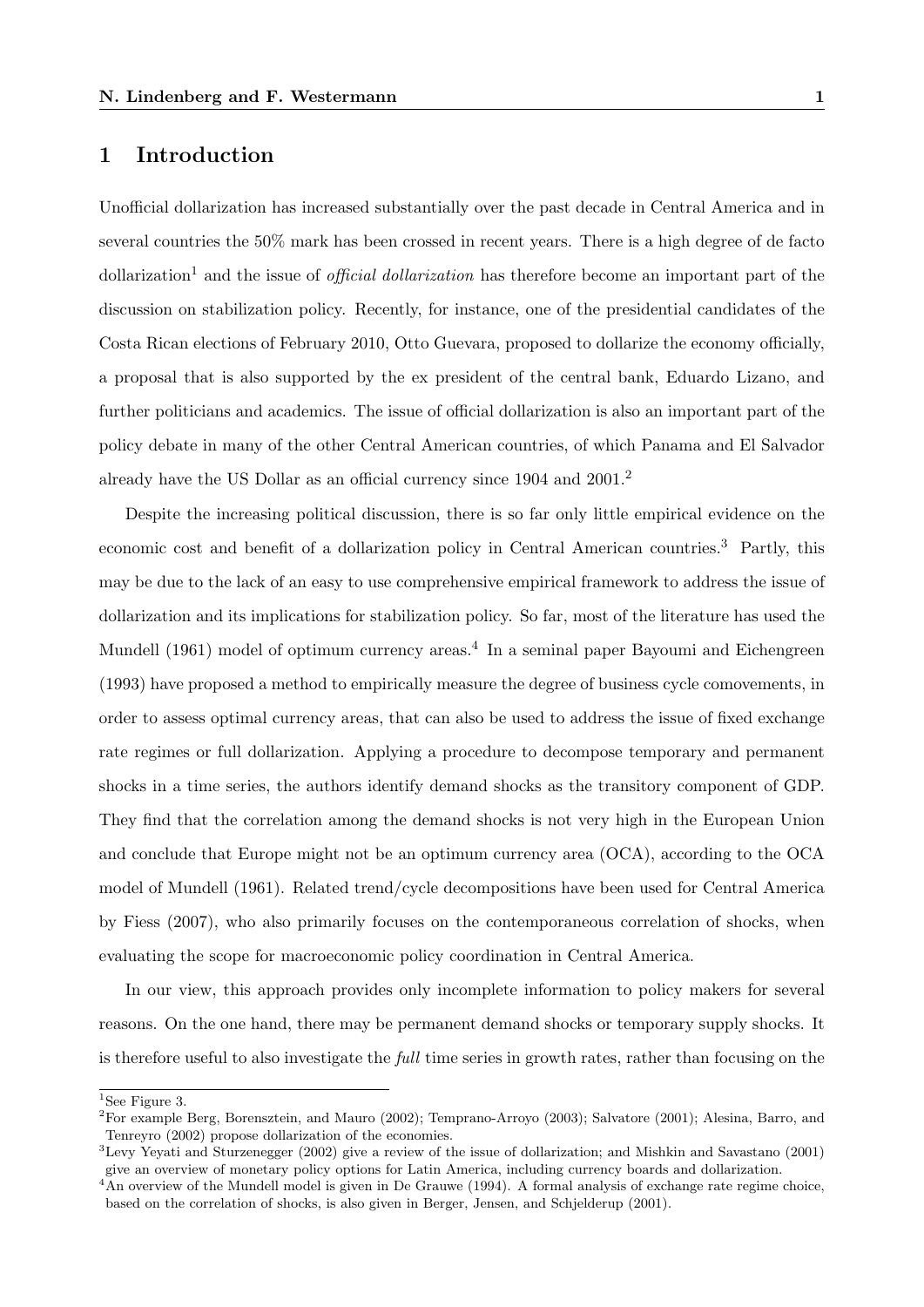transitory elements only. More importantly, on the other hand, the contemporaneous correlation of the transitory component (or the full time series) may not be sufficient, as a basis for monetary policy coordination or a common currency. Even when the correlation of shocks between two countries is high, the response of each country to a shock - often interpreted as a business cycle can be very different. When one country reacts to and absorbs the shock more quickly than the other, it remains difficult to implement a common stabilization policy.

In order to address this issue, we investigate in the first part of our paper whether there exist common cyclical reactions to a standard shock in the Central American countries and the USA, using the test for common serial correlation that was first developed by Engle and Kozicki (1993) and Vahid and Engle (1993) and later extended by Cubadda (1999, 2007).<sup>5</sup> The authors show that it is possible to test for common serial correlation (i.e. a common business cycle) by constructing a linear combination of the two time series (that each follow an AR(p)-process) that is free of autocorrelation. If it is feasible to construct such a linear combination, it implies that there exists a common AR(p)-structure, as well as a perfectly collinear response of two time series to a standard shock.

The existence of such a common reaction to shocks would be an ideal precondition for official dollarization in a Mundell (1961) framework.<sup>6</sup> We will show, however, that this precondition is not convincingly met in any of the countries we studied. Despite the relatively high contemporaneous correlation of shocks, the different persistence of shocks would be a strong argument against official dollarization, rather than for it.

In the second part of the paper, we argue that the optimum currency area framework of Mundell (1961) also neglects some important characteristics of most middle income countries that may change the dollarization debate substantially: The Mundell framework is build on the assumption that a freely floating exchange rate would help to smooth asymmetric shocks. In the case of idiosyncratic business cycles, the exchange rate could then contribute to stabilize the economy. Schneider and Tornell (2004), however, argue that in the presence of credit market imperfections, a free floating exchange rate would *amplify* the business cycle fluctuations, rather than smooth them. Their argument is that in the presence of enforceability problems, agents will find it optimal to undertake risk to overcome their credit constraints. Tornell and Westermann (2002) document that

<sup>&</sup>lt;sup>5</sup>See Urga (2007) for an overview of recent developments in the literature of common features in time series.

<sup>&</sup>lt;sup>6</sup>This approach has been also used in the context of the policy debate on a common currency in North-East Asia by Cheung and Yuen (2005) (see section on further literature).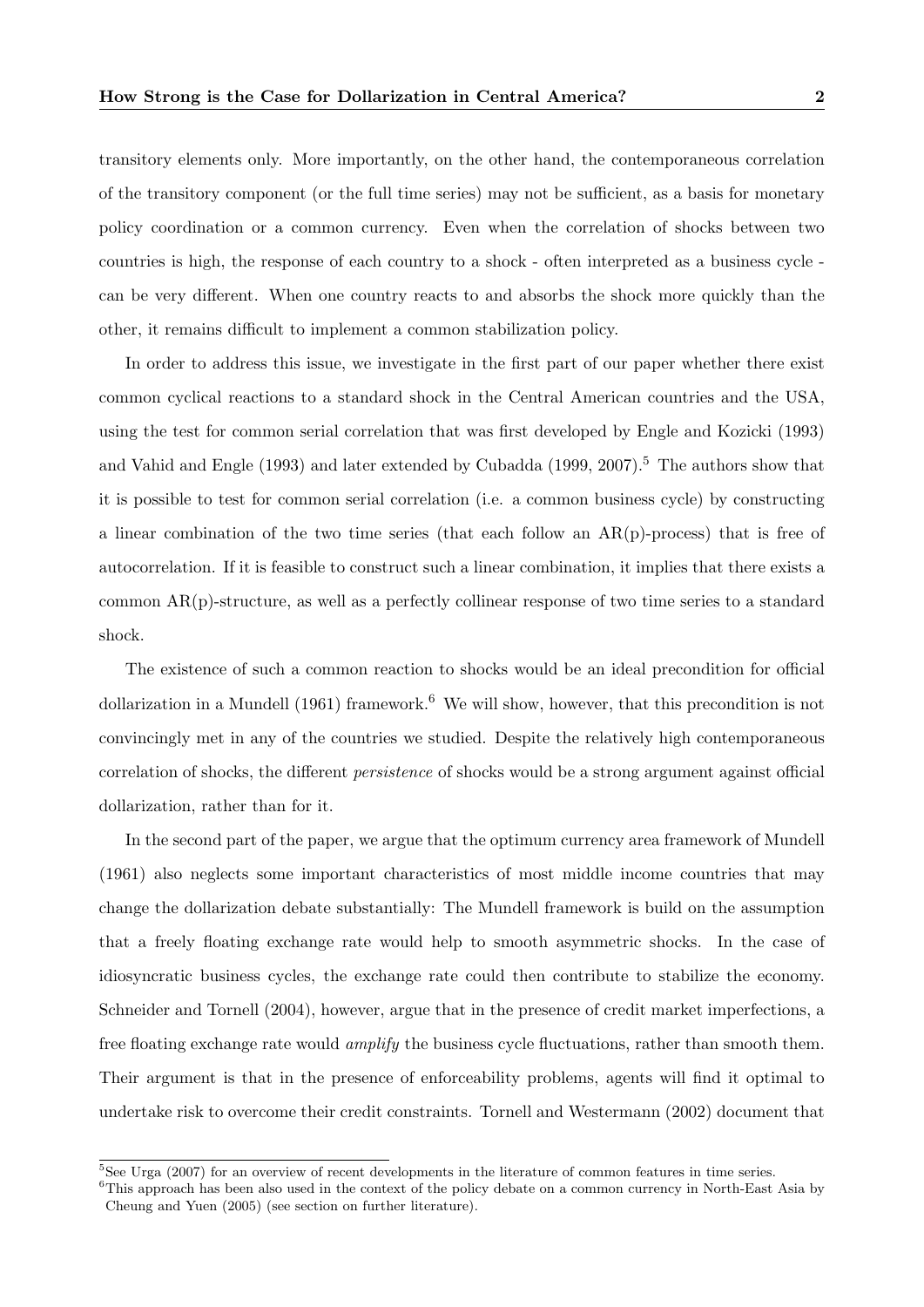many middle income countries have undertaken such risk by denominating their debt in US Dollars, thereby taking advantage of the lower interest rates in foreign currency. The consequences for the whole economy, when liabilities are denominated in foreign currency, is that a real appreciation will reduce the value of the debt and allow the agents to take on even more debt during the boom period. In the case of a depreciation, the value of the debt will increase and reduce the scope to finance further investment. Contrary to the Mundell assumption, the exchange rate does therefore not smooth the business cycle, but amplify it and generate the boom-bust cycle pattern that is also characteristic for many Central American economies. In a currency crisis, a very large depreciation, a large number of firms and banks can become bankrupt, in a partially dollarized economy - a possibility that has first been pointed out in the context of the dollarization debate by Calvo (2001).

We document in the second part of our paper that several characteristics of countries with boombust cycle patterns are present in Central America. A high dollarization of liabilities, relatively weak judicial institutions and credit constraints, particularly for small firms, are present in all countries. More subtle, but also informative - and an implication of the model on boom-bust cycles - is the fact that in recent years, a real appreciation has coincided with a high credit growth rate and an expansion of non-tradable sector's output relative to the tradable sector. Furthermore, most countries have already experienced systemic banking and currency crisis over the past 20-30 years.<sup>7</sup>

Finally, we attempt to uncover the impact of exchange rate movements on domestic output directly. Using a bivariate VAR, we find that in Central American countries there is indeed a positive reaction of GDP to an appreciation of the exchange rate and vice versa. We follow the identification approach of Tornell and Westermann (2005) to derive the impulse response functions and pool the reactions across countries in order to overcome the small sample problem. The evidence is confirmed also, when considering Mexico, for which a longer time series exists.

Our main policy conclusion is that official dollarization could be an important tool to achieve business cycle stabilization, but not because business cycles are similar to the US. In fact the full impulse response pattern is quite different, even for countries where the contemporaneous correlations are high. We argue instead that the main advantage derives from the fact that the mismatch between foreign currency liabilities and domestic revenues, in particular for small, non-

<sup>7</sup>See Table A.4 in the Appendix, and also Kaminsky and Reinhart (1998) who study financial crises in Latin America. In a later paper the authors analyze the links between banking and currency crises, the so called twin crises phenomenon (Kaminsky and Reinhart, 1999).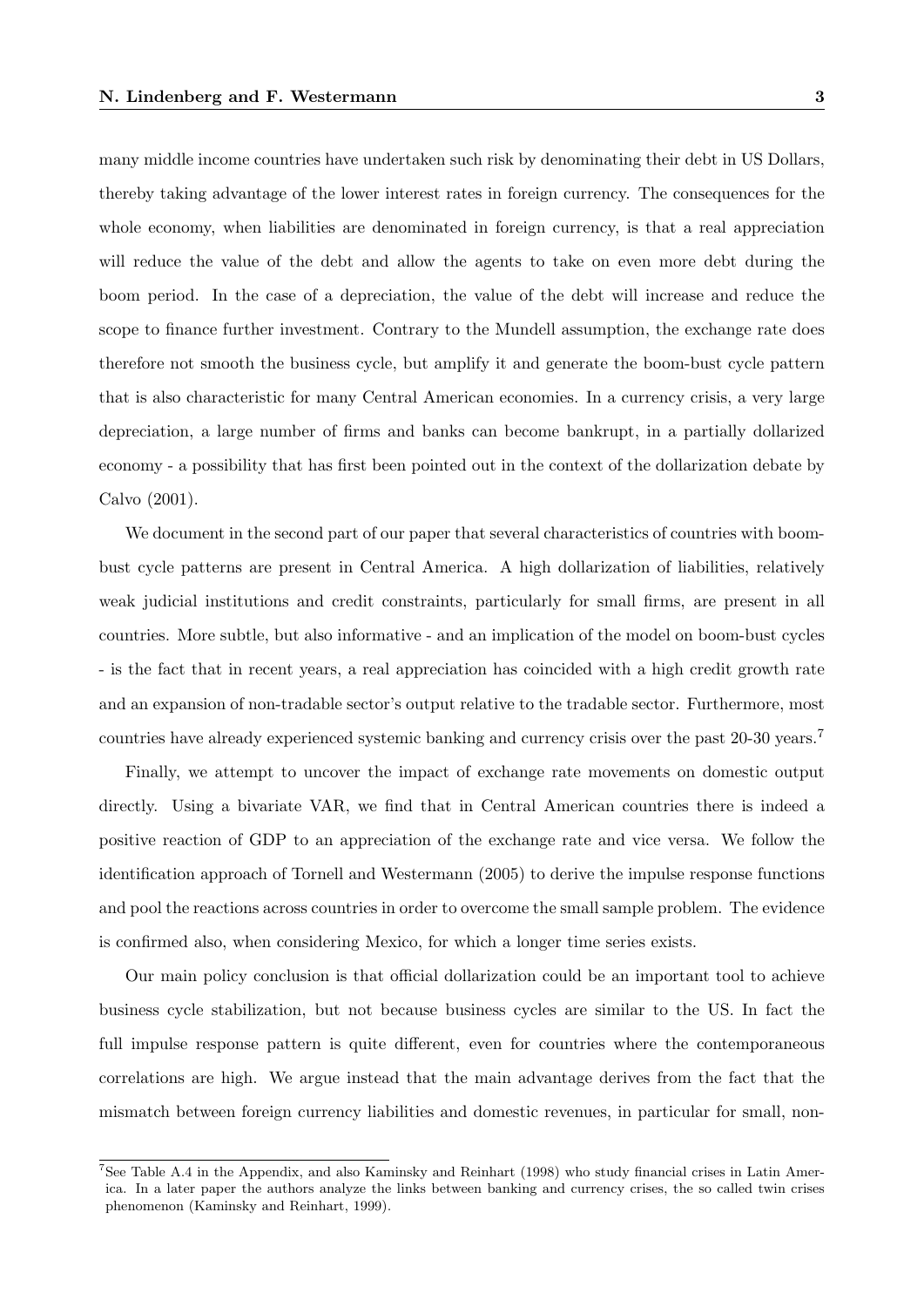tradable goods producing firms, can be avoided, as well as the pronounced cyclical movements and financial crisis that follow from exchange rate movements in its presence.

The next section contains the analysis of the dollarization question in the Mundell framework. In section three, the empirical analysis is guided by the boom-bust cycle framework of Schneider and Tornell (2004). Section 4 gives a review of the related literature, and the last section concludes.

# 2 Mundell-Framework

As a first approach, we will analyze the dollarization question in the context of the optimum currency area (OCA) framework (See Mundell (1961), McKinnon (1963), and Kenen (1969)). In this framework, the main loss associated with dollarization is the loss of individual monetary policy that helps to smooth asymmetric shocks. The more symmetric shocks are across countries, the smaller is this potential welfare loss. Tests for comovements (Bayoumi and Eichengreen (1993); Fiess (2007) among others) of business cycles are therefore a main empirical tool to assess the costs of policy coordination that a monetary union or an official policy of dollarization implies. In the following subsections we analyze various forms of comovement and argue that the methods that have been used so far only provide an incomplete picture for a reliable policy contribution.

### 2.1 The Data and Descriptive Statistics

The time series for the Central American countries, Belize, Costa Rica, Dominican Republic, El Salvador, Mexico, Nicaragua, and Panama, GDP real indices (seasonally adjusted) are obtained from the Latin American and Caribbean Macro Watch of the Inter-American Development Bank. Equivalent data for the USA were retrieved from the International Financial Statistics Database of the International Monetary Fund. For Guatemala we use the monthly index of economic activity from Banco de Guatemala<sup>8</sup> and for Honduras the monthly index of industrial production (real and s.a.) from the *Inter-American Development Bank*.<sup>9</sup> All series are re-based to 2001:1. In the following analysis, logarithmized growth rates of GDP will be studied in the longest common available sample, from 1997:1 to 2008:1.

Figure 1 displays the GDP series in levels and growth rates. The growth rates of Belize, Honduras, and Nicaragua stand out highly volatile. In many countries there have been slightly

 ${}^{8}$ Data have been seasonally adjusted with the Census X12 method.

<sup>&</sup>lt;sup>9</sup>For both countries quarterly GDP is not available. However, we use these indices as proxies for GDP and we will refer to both as "GDP" in the following.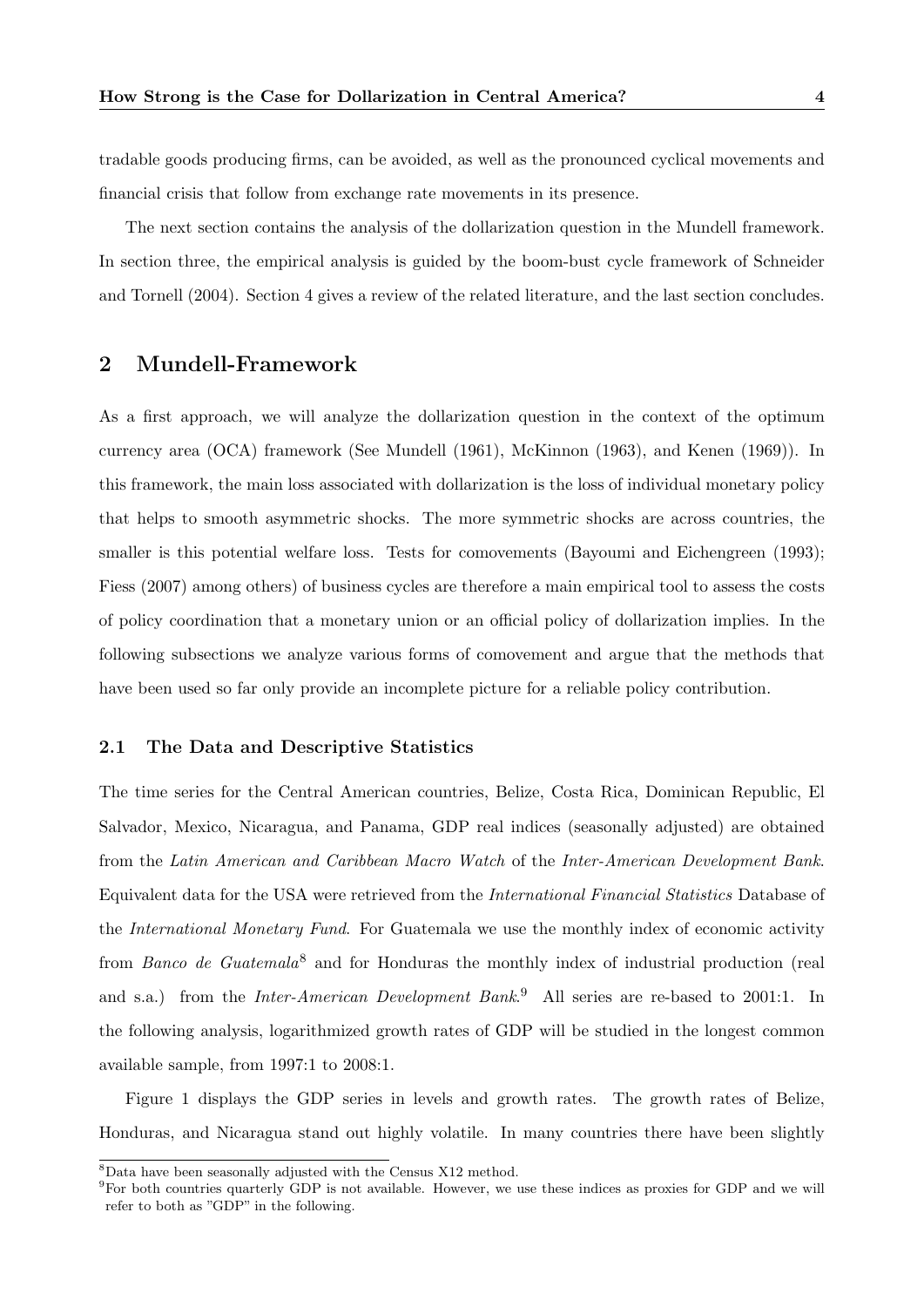

Figure 1: GDP levels and growth rates of Central American countries

Note: GDP levels and growth rates of the Central American countries are displayed in quarterly data from 1997:1 to 2008:1. The growth rates are displayed on the left axis (bar charts), the levels on the right axis (dashed lines). Source: Authors representation, based on IADB (2010), Banco de Guatemala, and IMF (2010).

negative growth rates in 2000/2001, e.g. in Costa Rica, Dominican Republic, Guatemala, Mexico and Panama. In the US growth has been nearly stagnating at this time. The common slowdown of the countries in the post 2001-period provides a first visual impression that some sort of comovement across business cycles exists vis-à-vis the United States, and across Central American countries.

Other periods with negative rates that are more idiosyncratic, can be explained with the occurrence of occasional banking and/or currency crisis, as in the Dominican Republic in 2003 (twin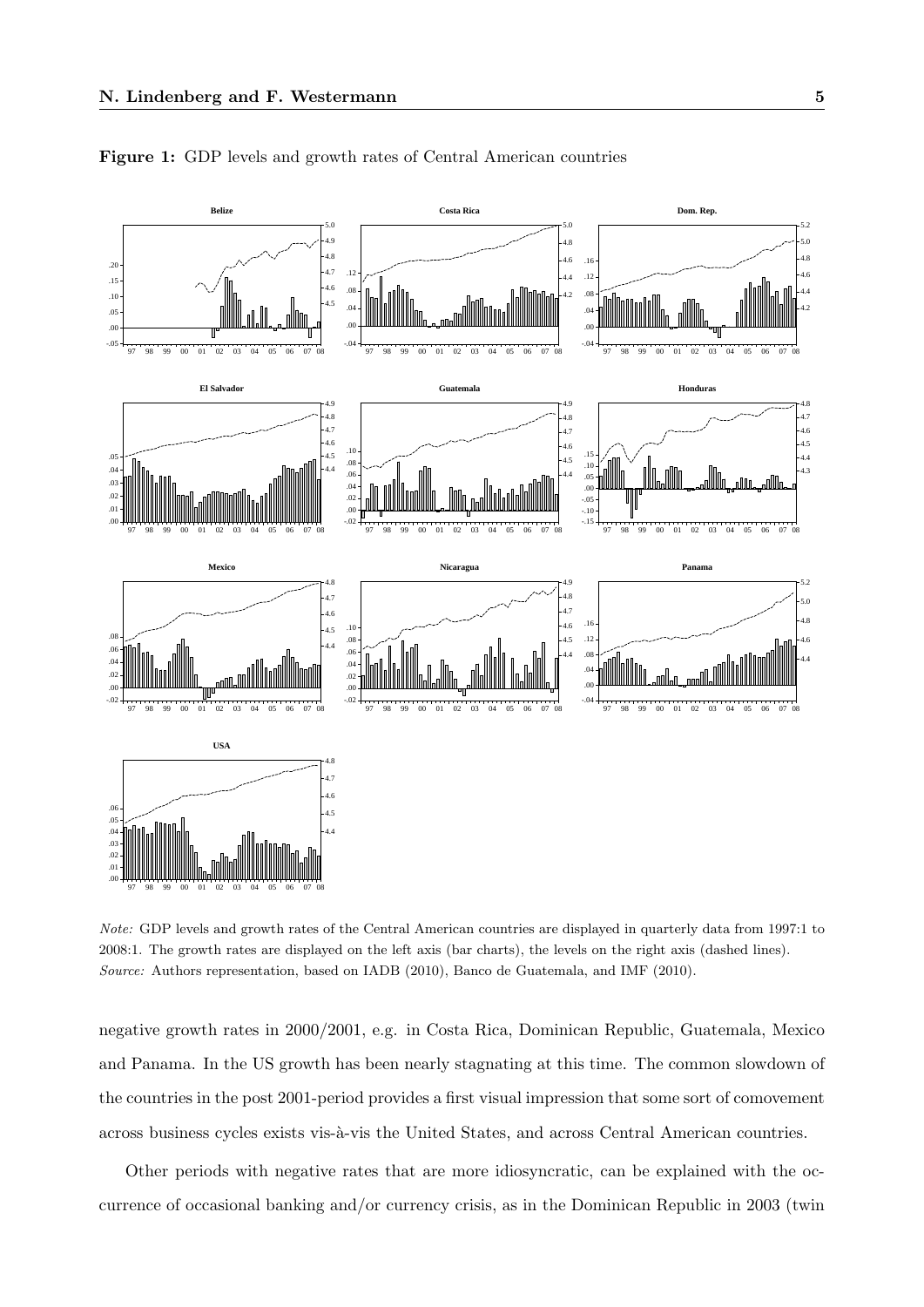crisis), in Honduras in 1999 (banking crisis), and in Nicaragua in 2002 (banking crisis).<sup>10</sup> On average, however, the growth rates of the Central American countries have been relatively high (compare Table 1) with mean growth rates between 3% and 6% annual growth. Many of the countries even have experienced boom-periods, prior to busts, with a maximum growth rate of more than 10%, e.g. Belize, Costa Rica, Dominican Republic, Honduras, and Panama.

Table 1: Descriptive statistics of the GDP growth rates of Central American countries

|           | Belize   |          | Costa Rica Dom. Rep. | El<br>Salvador | Guatemala Honduras |          | Mexico   | Nicaragua | Panama   | USA   |
|-----------|----------|----------|----------------------|----------------|--------------------|----------|----------|-----------|----------|-------|
| Mean      | 0.044    | 0.054    | 0.056                | 0.030          | 0.035              | 0.039    | 0.036    | 0.038     | 0.056    | 0.031 |
| Maximum   | 0.163    | 0.113    | 0.121                | 0.049          | 0.082              | 0.145    | 0.077    | 0.083     | 0.122    | 0.052 |
| Minimum   | $-0.029$ | $-0.003$ | $-0.024$             | 0.011          | $-0.012$           | $-0.129$ | $-0.017$ | $-0.011$  | $-0.004$ | 0.004 |
| Std. Dev. | 0.051    | 0.029    | 0.036                | 0.010          | 0.022              | 0.058    | 0.023    | 0.024     | 0.033    | 0.013 |
| Obs.      | 25       | 45       | 45                   | 45             | 45                 | 45       | 45       | 45        | 45       | 45    |
|           |          |          |                      |                |                    |          |          |           |          |       |

Note: Descriptive statistics of the GDP growth rates of the Central American countries are displayed in quarterly data from 1997:1 to 2008:1 (the sample for Belize is shorter due to data availability).

Source: Authors calculations, based on IADB (2010), Banco de Guatemala, and IMF (2010).

In order to get a first quantitative impression of the similarity of the business cycles in the Central American countries and the USA, we look at the contemporaneous correlations of the GDP growth rates that are displayed in Table 2.

Table 2: Contemporaneous correlations between the GDP growth rates of Central American countries and the USA

|             |          |          |                      |                | $1997:1 - 2008:1$ (pairwise samples) |          |        |           |        |
|-------------|----------|----------|----------------------|----------------|--------------------------------------|----------|--------|-----------|--------|
|             | Belize   |          | Costa Rica Dom. Rep. | El<br>Salvador | Guatemala Honduras                   |          | Mexico | Nicaragua | Panama |
| Belize      |          |          |                      |                |                                      |          |        |           |        |
| Costa Rica  | 0.004    |          |                      |                |                                      |          |        |           |        |
| Dom. Rep.   | $-0.375$ | 0.446    |                      |                |                                      |          |        |           |        |
| El Salvador | $-0.350$ | 0.696    | 0.691                |                |                                      |          |        |           |        |
| Guatemala   | $-0.474$ | 0.155    | 0.257                | 0.247          |                                      |          |        |           |        |
| Honduras    | 0.430    | $-0.130$ | $-0.171$             | 0.019          | $-0.370$                             |          |        |           |        |
| Mexico      | $-0.097$ | 0.297    | 0.367                | 0.416          | 0.307                                | 0.202    |        |           |        |
| Nicaragua   | $-0.035$ | 0.241    | $-0.014$             | 0.054          | 0.069                                | 0.084    | 0.238  |           |        |
| Panama      | $-0.311$ | 0.623    | 0.417                | 0.686          | 0.284                                | $-0.191$ | 0.320  | 0.108     |        |
| <b>USA</b>  | $-0.229$ | 0.326    | 0.119                | 0.234          | 0.328                                | 0.006    | 0.731  | 0.301     | 0.119  |

Note: Contemporaneous correlations between the (logarithmized) GDP growth rates of Central American countries and the USA are displayed. All pairwise samples with Belize are 2002:1 - 2008:1; the remaining samples start in 1997:1.

Source: Authors calculations, based on IADB (2010), Banco de Guatemala, and IMF (2010).

All GDP growth rates, excepting the Belizean one - which has a negative correlation with the

 $10$ Table A.4 in the appendix gives an overview of the systemic banking and currency crisis in Central America in the last decades.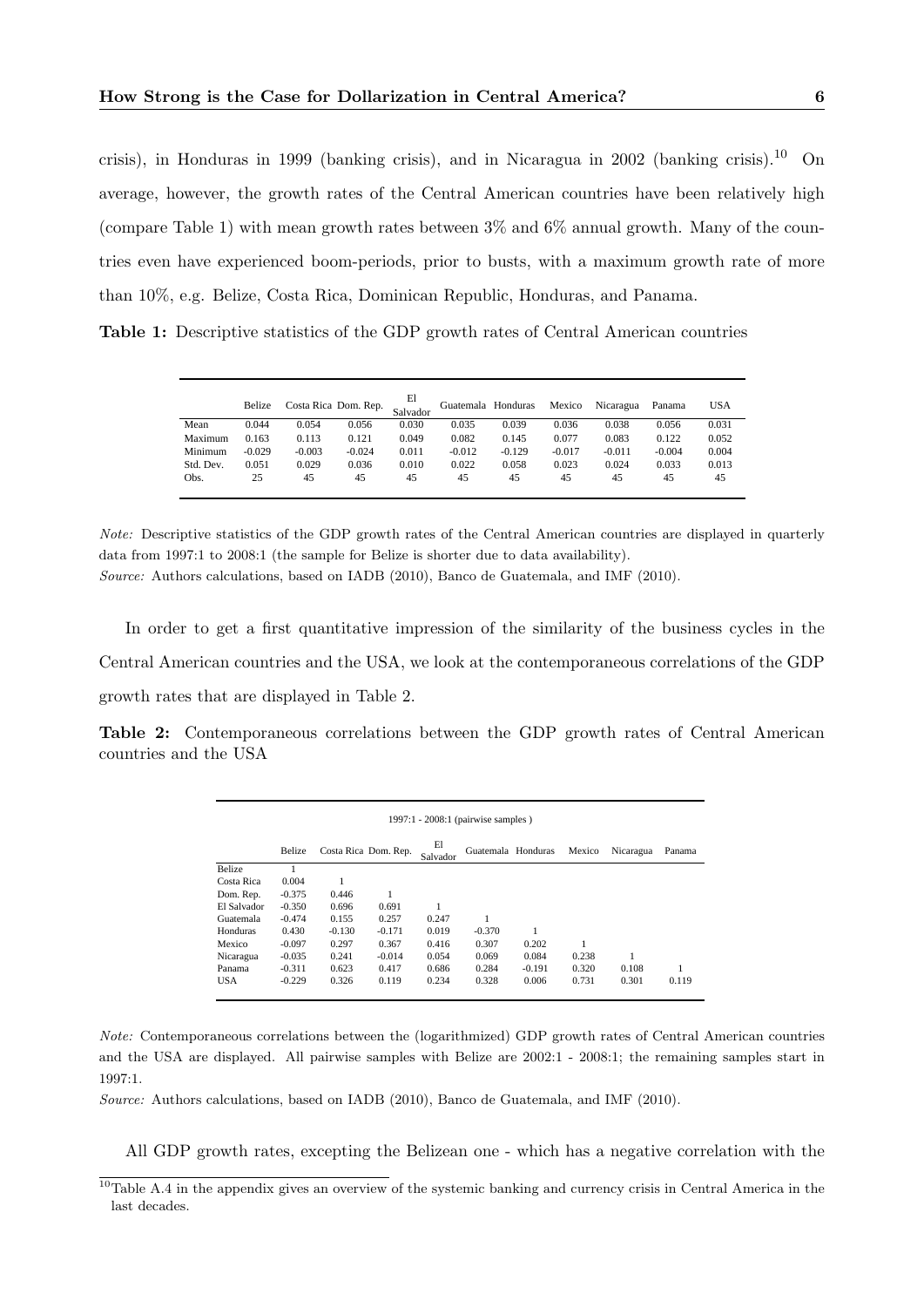US, and the growth rate of Honduras, where the correlation is nearly zero -, are positively correlated with the GDP growth rate of the USA. The contemporaneous correlation between Mexico and the US is with 0.73 especially high, which reflects the close economic relationship between the two NAFTA-countries.<sup>11</sup> Among the remaining Central American countries, Costa Rica, Guatemala, and Nicaragua have the highest correlations with 0.33 (0.33, 0.30), which are still significantly higher than the correlations between the US GDP growth rate and the German or Japanese ones (0.26 and -0.01). The two dollarized economies Panama and El Salvador, however, have a weaker correlation with the US, with a value of 0.12 and 0.23, respectively.<sup>12</sup>

This relatively high correlation of business cycles is often interpreted as a precondition being fulfilled to introduce a policy of official dollarization at a relatively low cost in terms of stabilization policy. Our first main point is, however, that not only the correlation of shocks, but also the reactions to the shocks over time are important. As a first pass, we illustrate this point, by displaying the autocorrelation functions of the GDP growth rates in Figure 2. Although in some cases the reaction in the first quarters is quite similar, we find that after some time the functions differ substantially, both with respect to the magnitude and to the length of the reaction that each country has to a standard shock. Clearly this asymmetric adjustment will pose further difficulties for monetary policy under a common currency. In the following section, we will test more formally, whether the first visual impression is confirmed and cyclical reactions to shocks are indeed significantly different between the countries.

## 2.2 A Test for Common Cycles and Codependence

In this section we implement a formal test for various types of comovement between the Central American economies and the United States. We start with the unusual preliminary exercises, on the stationarity properties of the time series in levels and first differences and on cointegration. We then conduct a test for common cycles between Central American countries and the United States, using the test for common serial correlation, developed by Engle and Kozicki (1993). The intuition for this test is the following: If both the first differences of country i and country i are stationary  $AR(p)$  time series, a linear combination should exist that has a reduced  $AR(0)$  structure, if the

 $\frac{11}{11}$ The correlation between Canada and the US is quite similar with 0.77. Correlations among the Eurozone countries are slightly smaller, e.g. among Germany and France 0.58 and among Germany and Italy 0.72.

 $12$ Goldfajn, Olivares, Frankel, and Milesi-Ferretti (2001) analyze the disadvantages and advantages of dollarization on the example of Panama, one of the largest dollarized economies in the world, comparing the country especially with Costa Rica and Argentina to control for idiosyncratic effects.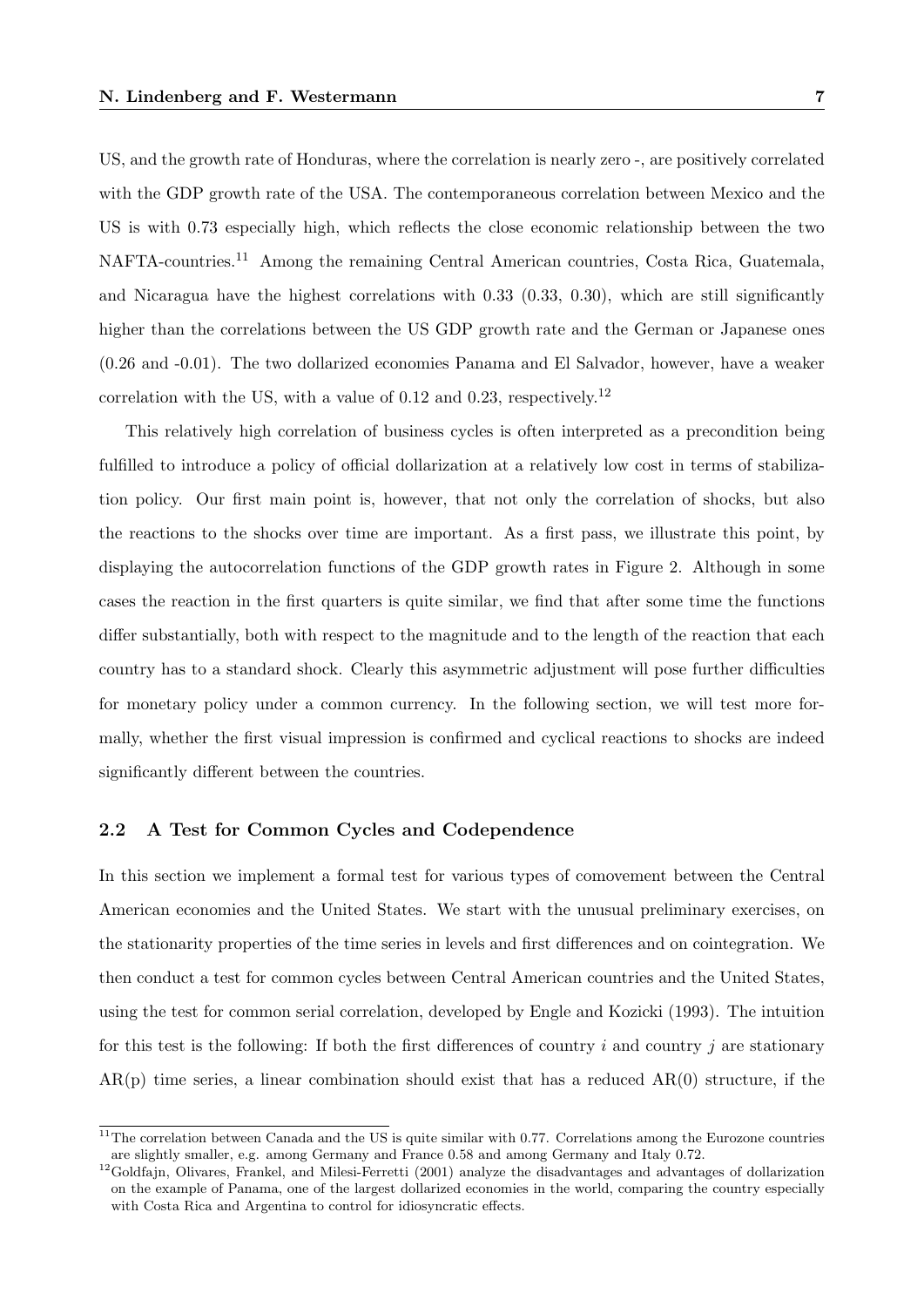

Figure 2: Autocorrelation functions of GDP growth rates of Central American countries and the US

Note: The autocorrelation functions of the logarithmized growth rates of the GDP of the Central American countries (solid line) and the USA (dashed line) are displayed in the sample 1997:1 - 2008:1. Source: Authors calculations, based on IADB (2010), Banco de Guatemala, and IMF (2010).

reaction to shocks is the same across countries. Even if the contemporaneous correlation of growth rates is quite high, as it was shown to be the case in several countries in the previous section, the two countries do not need to respond similarly to shocks. We therefore argue that the application of the test for common features - with regard to both trend and cycles in GDP - provides a more complete picture to understand the comovements of business cycles across countries, and to evaluate the potential costs of the loss of an autonomous monetary policy.

Stationarity As a first preliminary analysis, we test for the stationarity of the time series, using the Augmented-Dickey-Fuller (ADF) test:

$$
\Delta y_t = \mu + \gamma y_{t-1} + \sum_{j=1}^p \phi_j \Delta y_{t-j} + \epsilon_t,
$$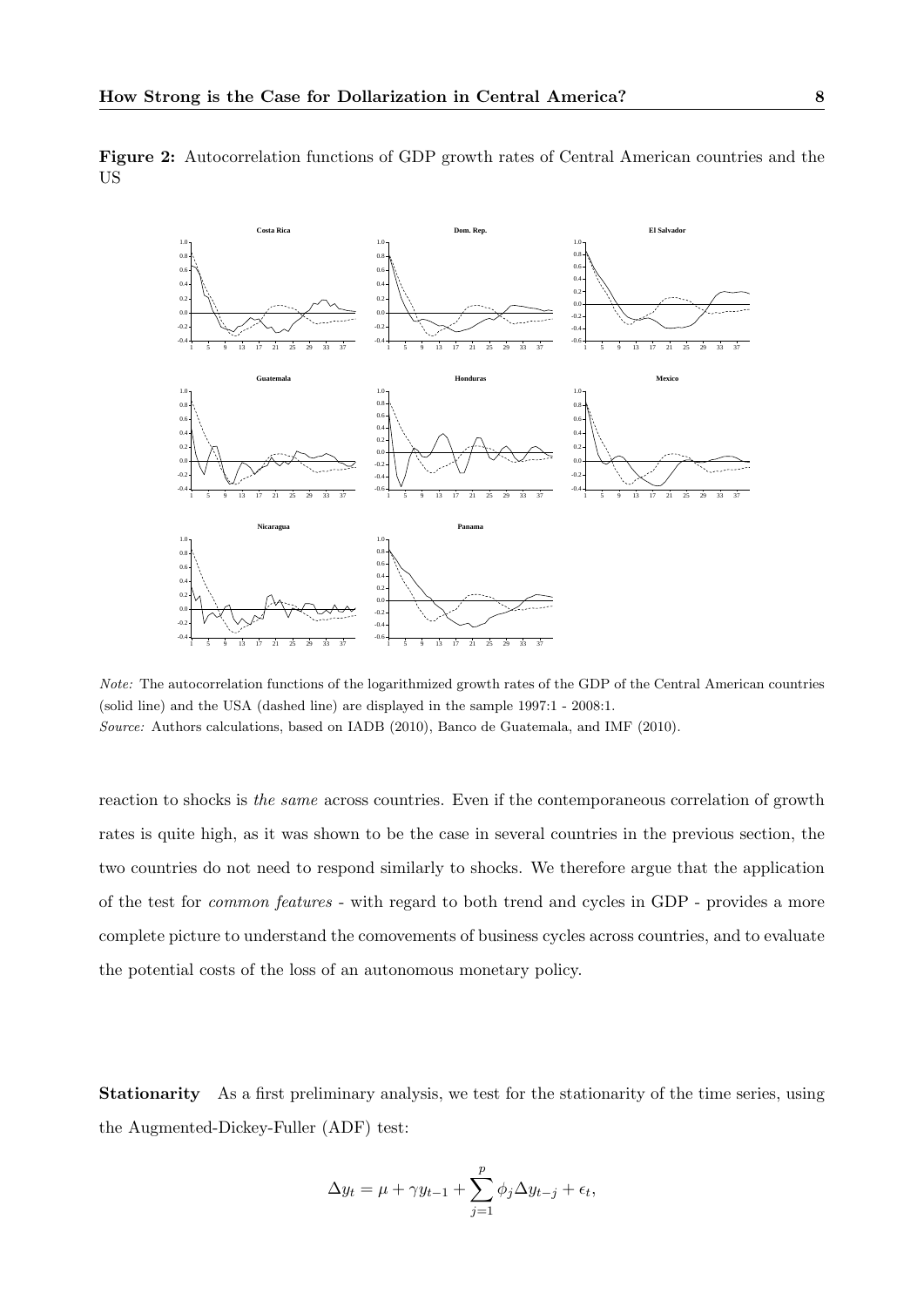where  $y_t = GDP$  at time  $t^{13}$ ,  $p =$  the lag parameter,  $\epsilon_t =$  an innovation term, and  $\Delta$  is the first difference operator. The lag parameter  $p$  is determined by the Schwarz information criterion (SIC) and the finite sample critical values from Cheung and Lai (1995) are used. The results of the ADF test are displayed in Table A.1 in the Appendix. For all countries, the null of non stationarity cannot be rejected in levels and can be rejected in first differences, hence all series are  $I(1).^{14}$ 

Cointegration As a second step, we examine whether there exist common long run trends, by implementing the test for cointegration using the Johansen (1988, 1991) maximum likelihood approach, and allowing for an intercept in the cointegrating equations:

$$
Y_t = \mu + \sum_{i=1}^{p-1} \Gamma_i Y_{t-i} + \epsilon_t
$$

where  $Y_t$  is a  $2 \times 1$  vector of the GDP series,  $\mu$  is an intercept vector, and  $\epsilon_t$  is a vector of innovation terms.

The canonical correlations between the least squares residuals of the two subsequent regressions are calculated in order to deduce the maximum eigenvalue test statistic:

$$
\Delta Y_t = \mu_1 + \sum_{i=1}^{p-1} \Gamma_i \Delta Y_{t-i} + \epsilon_{1t}
$$
  
and 
$$
Y_{t-p} = \mu_2 + \sum_{i=1}^{p-1} \Gamma_i \Delta Y_{t-i} + \epsilon_{2t}.
$$

The null hypothesis of the maximum eigenvalue statistic claims that there are  $r$ , and the alternative hypothesis that there are  $r + 1$  cointegrating vectors:

Maximum Eigenvalue Statistic = 
$$
-T \ln(1 - \lambda_{r+1})
$$
.

The critical values of Osterwald-Lenum (1992), corrected with the scaling factor of Cheung and Lai (1993) to control for a possible finite-sample bias, are then compared with the calculated test statistics.

The results are shown in Table A.2 in the Appendix. We find that the GDP series of the Dominican Republic, El Salvador, Guatemala, and Honduras are cointegrated with the US GDP.

 $13$ We do the test both in logarithmized levels and in logarithmized growth rates.

<sup>&</sup>lt;sup>14</sup>For El Salvador the lag length of the ADF-test in first differences has been manually selected.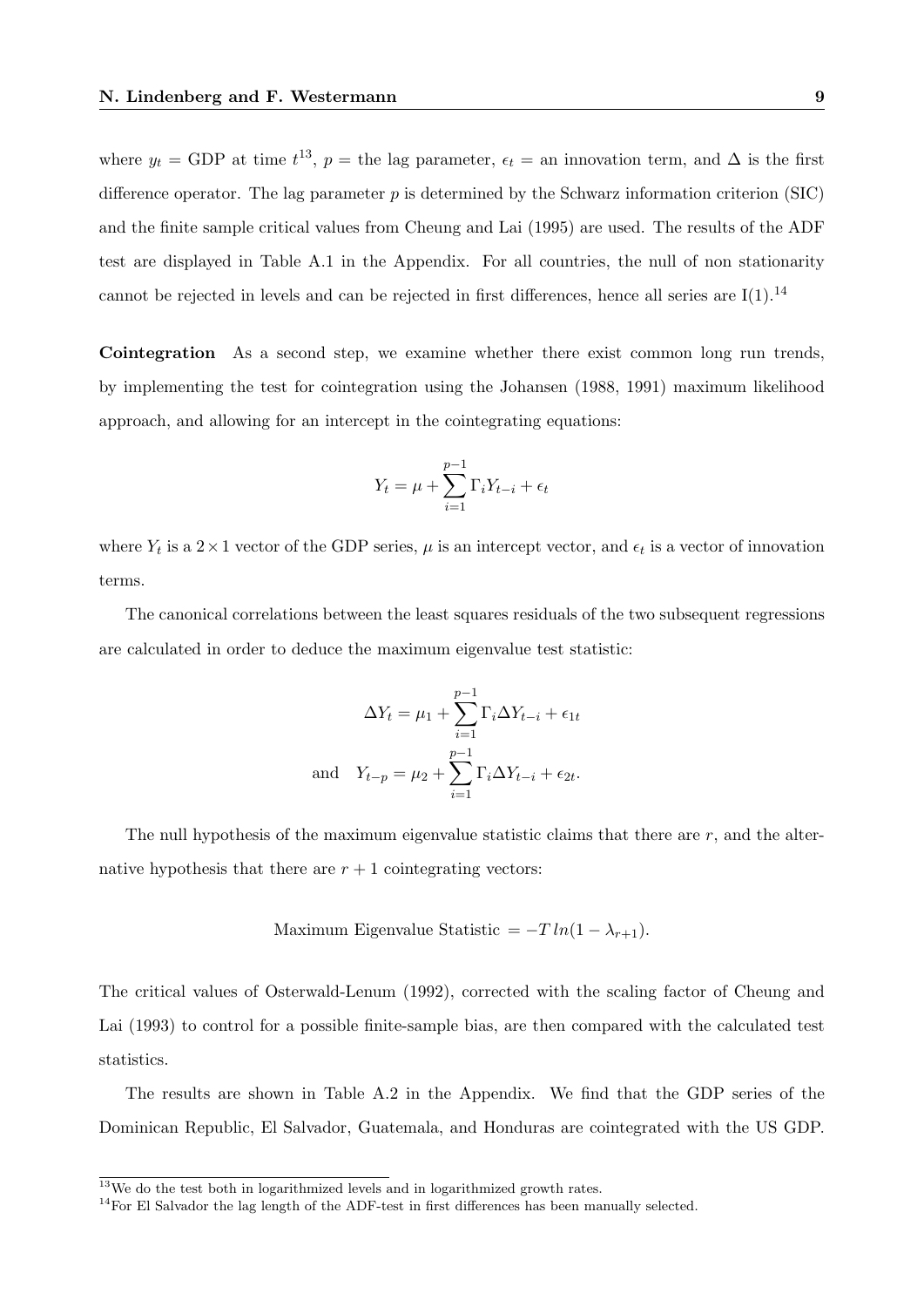For these countries, we include an error correction in the computation of the following test statistics for common cycles.

Common Serial Correlation Finally, we conduct the test for common serial correlation. We start with the two-stage least squares (TSLS) approach of Engle and Kozicki (1993). The first regression

$$
y_{i,t} = c + \beta y_{j,t} + \epsilon_t \tag{1}
$$

is estimated with TSLS, including as instruments all lagged variables of  $y_i$  and  $y_j^{15}$ , i.e.  $y_{i,t-k}$  and  $y_{j,t-k}$  for  $k = 1, ..., p$  as well as the lagged error correction terms,  $ec_{t-k}$ , where it is needed.  $(1, \beta)$ is the normalized common feature vector.<sup>16</sup>

Then, we analyze whether the estimated residual  $\hat{\epsilon}_t$  still contains autocorrelation that affects the present values through the same channels as  $y_{i,t}$  and  $y_{j,t}$  by estimating the following equation:

$$
\hat{\epsilon}_t = c + \sum_{k=1}^p \delta_k y_{i,t-k} + \sum_{k=1}^p \gamma_k y_{j,t-k} + \sum_{k=1}^p \phi_k e_{t-k} + u_t.
$$
\n(2)

The null hypothesis is defined as all parameters being not statistically different from zero. If all lagged variables do not explain the estimated residual, the common  $AR(p)$ -pattern has been removed in the first regression.  $H_0$  is tested with the F-statistic:

$$
F_{k-1,T-k} = \frac{R^2}{1 - R^2} \frac{T - k}{k - 1},
$$

where  $T$  denotes the number of observations and  $k$  refers to the number of restrictions, i.e. the number of exogenous variables including the constant.  $R^2$  is the R-squared of regression 2. Thus, if the null hypothesis cannot be rejected, evidence in favor of a common cycle is established.

Results of the serial correlation common feature test (with TSLS estimation) are displayed in panel A of Table 3. In column CF, we see that a serial correlation common feature is found only for Nicaragua, where the null of a common feature cannot be rejected at the 1% or 5% level and the serial correlation common feature vector is statistically significant.

As a robustness check, we also conduct the test with an optimal general method of moments

 $15y_i$  and  $y_j$  refer to the logarithmized growth rates of GDP.

<sup>&</sup>lt;sup>16</sup>In order to generate the best condition for finding cyclical comovement, we choose the most parsimonious lag structure that is sufficient to remove all autocorrelation from the residuals. However, using the AIC or SIC criterion to choose the lag length does not change the results qualitatively.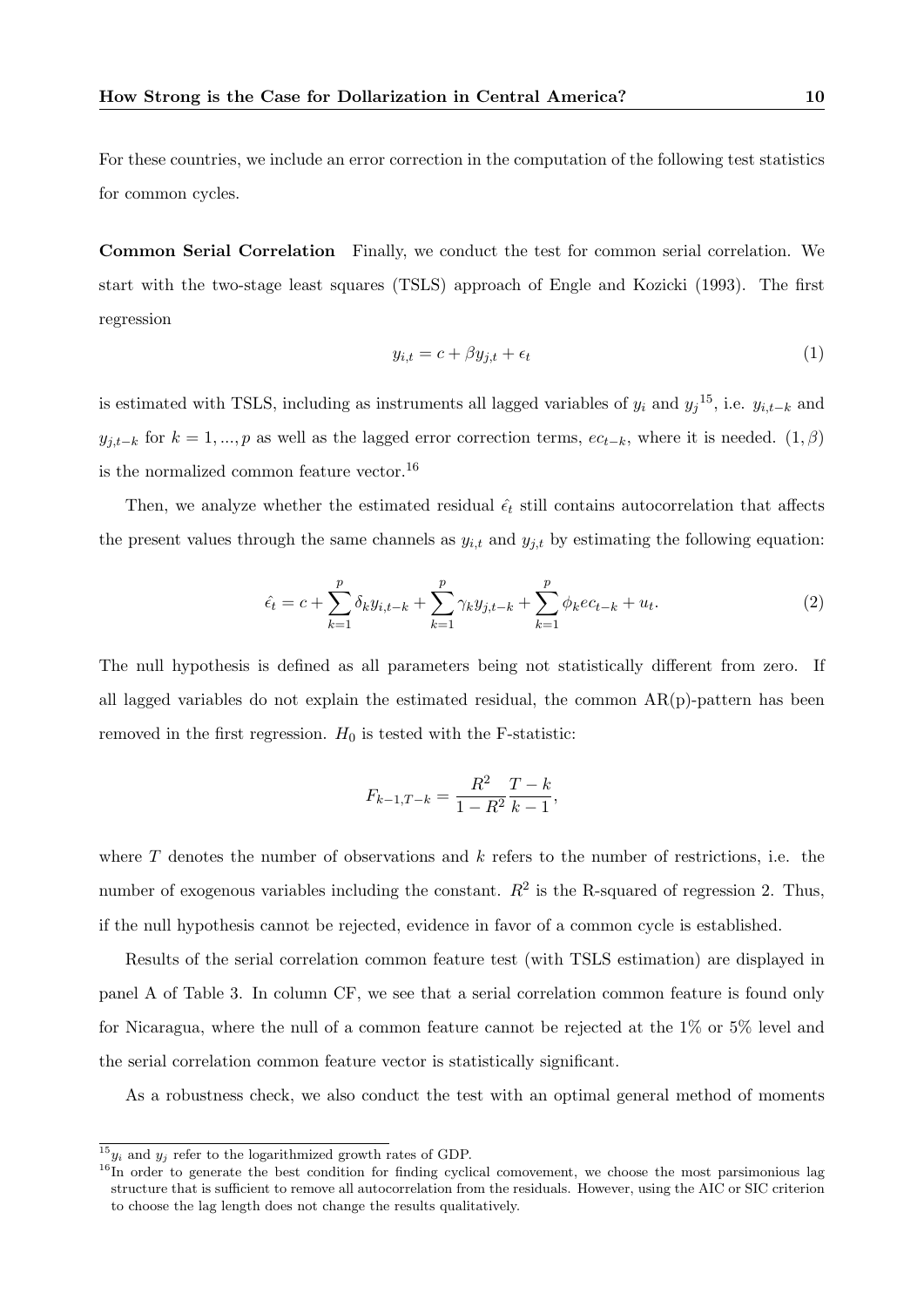### Table 3: Results of serial correlation common feature and codependence tests

| p              |                | CF                                                             | 1                                                                         | 2                                      | 3                                                  |
|----------------|----------------|----------------------------------------------------------------|---------------------------------------------------------------------------|----------------------------------------|----------------------------------------------------|
| $\overline{2}$ | test-statistic | $6.57***$                                                      | 2.71                                                                      |                                        |                                                    |
|                | vector         | $0.20**$                                                       | $0.20**$                                                                  |                                        |                                                    |
| 1              | test-statistic | 69.71 ***                                                      |                                                                           |                                        |                                                    |
|                | vector         | 0.04                                                           |                                                                           |                                        |                                                    |
| 1              | test-statistic | 66.80 ***                                                      |                                                                           |                                        |                                                    |
|                | vector         | 0.30                                                           |                                                                           |                                        |                                                    |
| 1              | test-statistic | $16.43***$                                                     |                                                                           |                                        |                                                    |
|                | vector         | $0.55***$                                                      |                                                                           |                                        |                                                    |
| 9              |                |                                                                |                                                                           |                                        | $3.71$ **                                          |
|                |                |                                                                |                                                                           |                                        | 0.10                                               |
|                |                |                                                                |                                                                           |                                        |                                                    |
|                |                |                                                                |                                                                           | $0.43***$                              |                                                    |
| 1              | test-statistic | 0.59                                                           |                                                                           |                                        |                                                    |
|                |                |                                                                |                                                                           |                                        |                                                    |
| 4              | test-statistic | $4.67***$                                                      | $2.54$ **                                                                 | $3.09**$                               | 3.04                                               |
|                | vector         | 0.04                                                           | 0.04                                                                      | 0.04                                   | 0.04                                               |
|                | 3              | test-statistic<br>vector<br>test-statistic<br>vector<br>vector | 1997:1 - 2008:1<br>$9.70***$<br>0.10<br>$3.17**$<br>$0.44***$<br>$1.16**$ | $6.12***$<br>0.10<br>0.42<br>$0.43***$ | Codependence of order<br>$4.71***$<br>0.10<br>0.67 |

#### **PANEL B: GMM**

 $1997:1 - 2008:1$ 

|                        |   |                |             |             | Codependence of order |             |
|------------------------|---|----------------|-------------|-------------|-----------------------|-------------|
|                        | p |                | CF          | 1           | 2                     | 3           |
| Costa Rica             | 2 | test-statistic | $27.64$ *** | $15.10***$  |                       |             |
|                        |   | vector         | $-0.23$ *** | $-0.15**$   |                       |             |
| Dominican Rep.         | 1 | test-statistic | 29.59 ***   |             |                       |             |
|                        |   | vector         | $-0.09$     |             |                       |             |
| El Salvador            | 1 | test-statistic | 28.63 ***   |             |                       |             |
|                        |   | vector         | $-0.40**$   |             |                       |             |
| Guatemala              | 1 | test-statistic | $27.23$ *** |             |                       |             |
|                        |   | vector         | $-1.01$     |             |                       |             |
| Honduras <sup>a)</sup> | 9 | test-statistic | $33.62$ *** | $12.49$ *** | $6.30*$               | 2.66        |
|                        |   | vector         | $-0.28$     | $-0.43$     | $-0.77$               | $-2.22$     |
| Mexico                 | 3 | test-statistic | $16.76***$  | 6.62        | 2.19                  |             |
|                        |   | vector         | $-0.40$ *** | $-0.37$ *** | $-0.37$ ***           |             |
| Nicaragua              | 1 | test-statistic | $21.36***$  |             |                       |             |
|                        |   | vector         | $-0.33$ *** |             |                       |             |
| Panama                 | 4 | test-statistic | 27.79 ***   | $11.31**$   | 8.23                  | 2.29        |
|                        |   | vector         | $-0.22$ *** | $-0.26$ *** | $-0.18$               | $-0.36$ *** |
|                        |   |                |             |             |                       |             |

Note: Results of the TSLS estimation (panel A) and GMM estimation (panel B) of serial correlation common features and codependence between the GDP growth rates of the Central American countries and the USA are reported for the sample 1997:1 - 2008:1. In the rows test statistic F-statistics are reported in panel A and  $X^2$ -statistics are reported for the GMM approach (panel B). The rows titled vector report the coefficient  $\beta$  of the common feature vector. \*\*\*, \*\* indicates the rejection of the null hypothesis with a significance of 1%, 5%. a) To test for a common feature with Honduras, industrial production instead of GDP has been used for the USA.

Source: Authors calculations, based on IADB (2010), Banco de Guatemala, and IMF (2010).

(GMM) estimation as proposed by Cubadda (1999, 2007), who argues that GMM is more appropriate for testing for common cycles, due to its relative efficiency. Panel B in Table 3, Column CF, shows that with this alternative estimation method, none of the countries share a common serial correlation feature with the United States.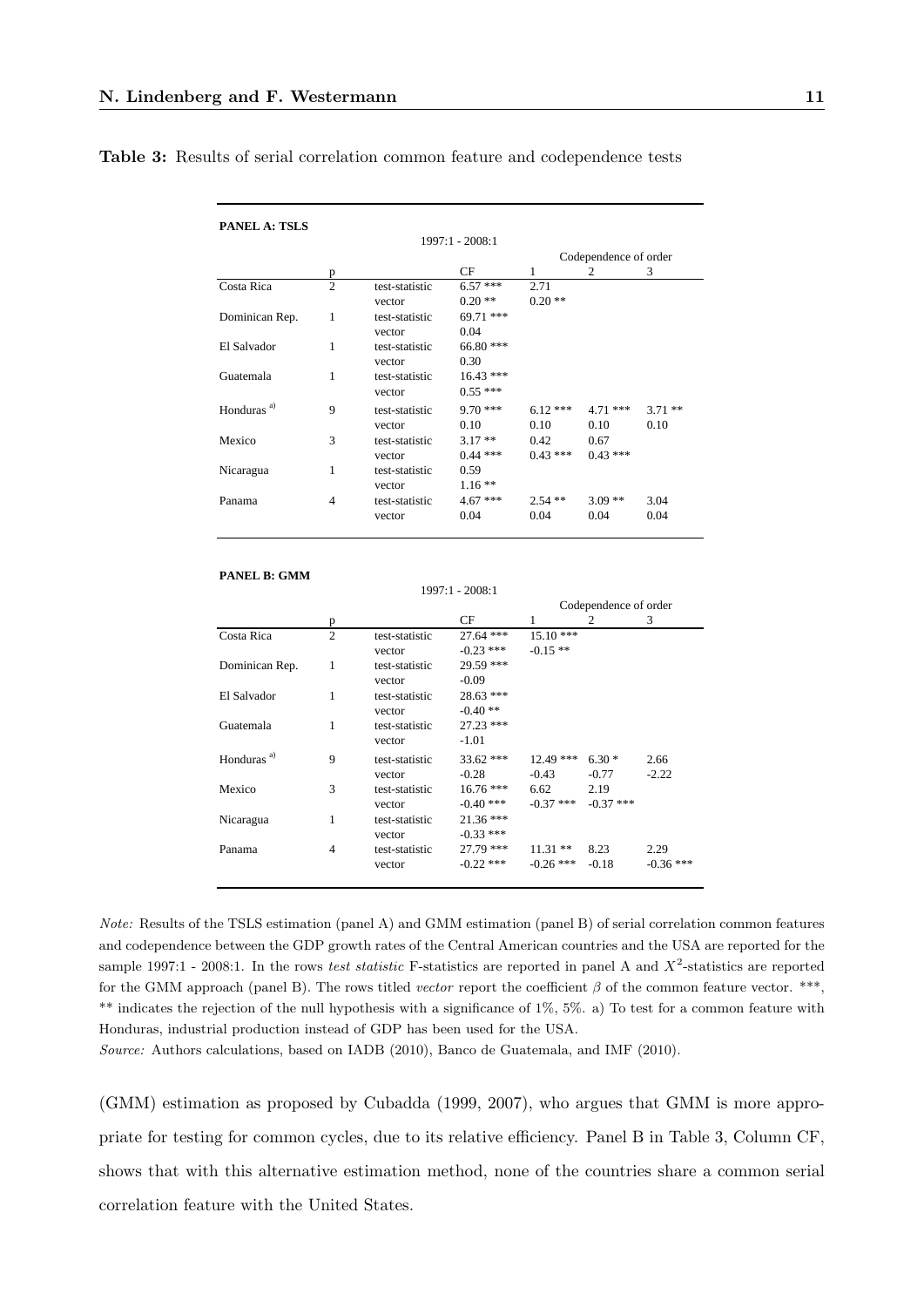Codependence Some time series may have a different initial response to a shock, but a common response after some lags. This weaker form of cyclical, but non-synchronized comovement, called codependence, was first described by Gourieroux and Peaucelle (1989) and Vahid and Engle (1997). We test for codependence estimating the same equations as for the SCCF: 1. TSLS (equation 1) and 2. OLS of the residual (equation 2). Then, we compute a Wald-Test, testing whether all but the first lagged terms of both interest rates do not explain jointly the estimated residual  $\hat{\epsilon}_t$ .

Codependence of order one, i.e. a synchronized reaction to a common shock after one period, is found for Costa Rica and Mexico. The remaining countries reject the null hypothesis of a common feature. Using the optimal GMM test proposed by Cubadda (1999, 2007), we can only confirm the codependence of order one between Mexico and the US, and we find codependence of order three for Panama (see panel B in Table 3).

Interestingly, there is no obvious difference between countries that intend to dollarize, and those who already have officially dollarized their economies, like Panama and El Salvador. This suggests that there is not much endogeneity between the exchange rate regime and the degree of business cycle comovement.

Finally, as a last robustness check, we disregard the requirement of common lag structures and conduct the TSLS serial correlation common feature test with four lags in the estimation equations. When conducting the test with 4 lags in each estimation equation, results remain qualitatively unchanged (see Table A.3 in the Appendix). The only country for which we find a robust evidence in favor of codependence - that holds in all specifications of the test - is Mexico.

# 3 Schneider/Tornell-Framework

Based on the results of the previous section an official dollarization of the Central American economies seems to be associated with substantial costs, as asymmetric shocks, as well as common shocks with asymmetric persistence cannot easily be offset by domestic stabilization policy, such as a depreciation against the US Dollar to stimulate exports. In this section we will show that it is not clear, whether this indeed constitutes a welfare loss in the presence of credit market imperfections. Schneider and Tornell (2004) have proposed a conceptual framework, where dollarization and currency mismatch arise as a consequence of contract enforceability problems and bailout expectations. In this model, the exchange rate plays just the opposite role. Rather than stabilizing the business cycle, it amplifies cyclical fluctuations. In their model firms denominate their debt in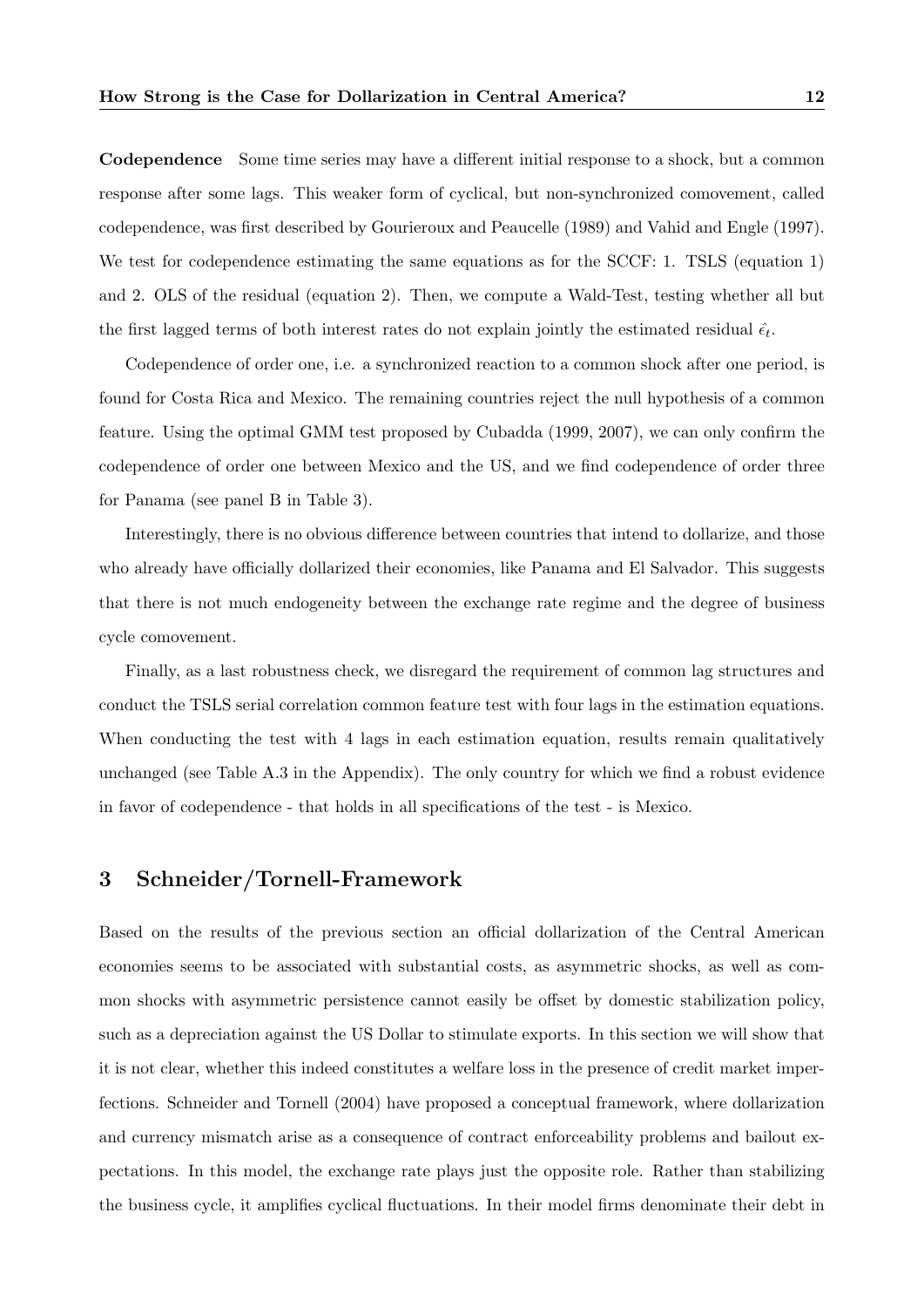foreign currency in order to overcome credit constraints. The revenues of the non-tradable goods producing sector, however, are still in domestic currency. In this setting, a real appreciation reduces the debt burden of the firms and allows them to take on even more debt, as their net worth has increased. A real depreciation, on the other hand, leads to an increase of the debt burden and a reduction in net worth. A very large depreciation - such as in a currency crisis - will therefore lead to widespread bankruptcies. Overall, their model explains the patterns of boom-bust cycles that many middle income countries have experienced over the past decades.

We will document in the following subsections, that several of the characteristics of middle income countries that give rise to boom-bust cycle patterns are clearly present in the Central American economies.





Note: Percentages of foreign-currency denominated liabilities in 2007 are reported. El Salvador has been dollarized in 2001, Panama uses the US\$ as currency since 1904.

Source: Authors representation, based on Caprio et al. (2008), Bank Regulation and Supervision Database, World Bank.

Currency Mismatch Figure 3 displays the percentages of foreign-currency denominated liabilities. Besides El Salvador and Panama, that use the US\$ as official currency since 2001 (1904), especially Costa Rica and Nicaragua display a high degree of unofficial dollarization with percentage shares of 54.80% and 70.60%. In Honduras the de facto dollarization is still high with 41%. The smallest degree of unofficial dollarization can be observed in Mexico with only 17.06%.

In the model of Schneider and Tornell (2004), foreign currency financing is the consequence of institutional problems and credit constraints. Firms opt for a foreign currency loan that they can obtain at a lower interest rate despite the associated risk, because they expect a bailout in case of a systemic crisis.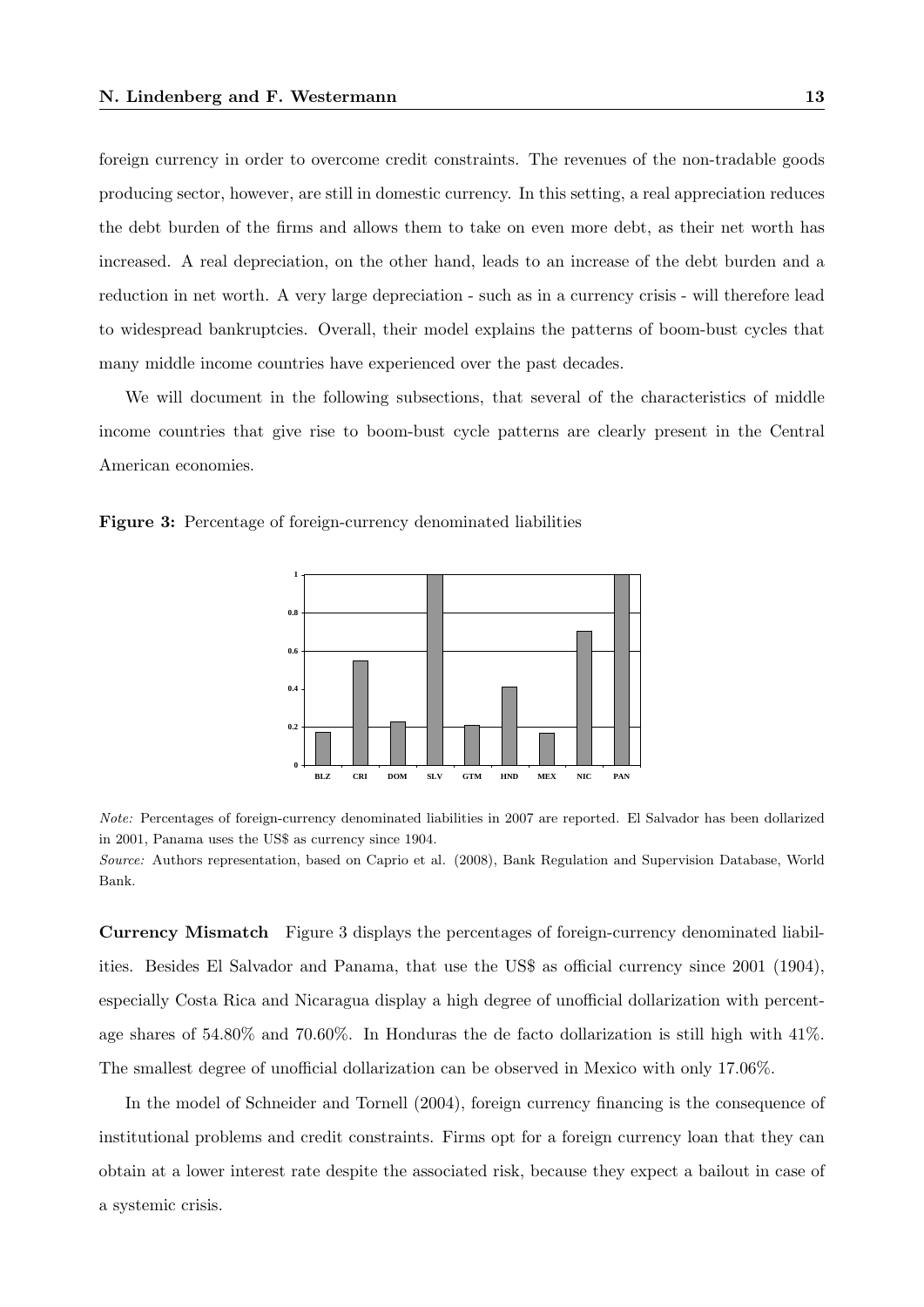#### Figure 4: Rule of law



Note: The indicator "rule of law" measures the extent to which agents have confidence in and abide by the rules of society, in particular the quality of contract enforcement, the police, and the courts, as well as the likelihood of crime and violence. Indicators for 1998 and 2008 are reported. The range of the indicator is from -2.5 to 2.5, with higher values corresponding to better governance outcomes.

Source: Authors representation, based on World Bank, Kaufmann, Kraay and Mastruzzi (2009).

Contract Enforceability Problems In Figure 4 the index rule of law, which measures the extent to which agents have confidence in and abide by the rules of society, in particular the quality of contract enforcement, the police, and the courts, as well as the likelihood of crime and violence, is displayed for the Central American countries and the US. The index varies from -2.5 to 2.5, with higher values corresponding to better government outcomes. As can be seen easily, a high discrepancy between the situation in the US and the Central American countries exists. In 2008 the index has the value 1.65 in the United States, followed by Costa Rica with a value of only 0.44. The poorest outcome (-1.1) can be assigned to Guatemala. This difference means, for example, that enforcing contracts in 2008 took in the US about 300 days, in Costa Rica about 877 days, and in Guatemala  $1459 \text{ days}^{17}$ .

Credit Constraints The importance of credit constraints can be illustrated in a descriptive analysis of enterprise surveys conducted by the World Bank among Central American firms. Table 4 shows in panel A the percentage of subgroups of financial constrained firms and in panel B the total number of firms (both constrained and not constrained). As the number of firms is rather low, the interpretations have to be handled quite carefully. However, some general features can be concluded from the data: Small firms are typically more credit constrained than medium and large

<sup>&</sup>lt;sup>17</sup>Source: World Bank, AGI Data Portal, Doing Business.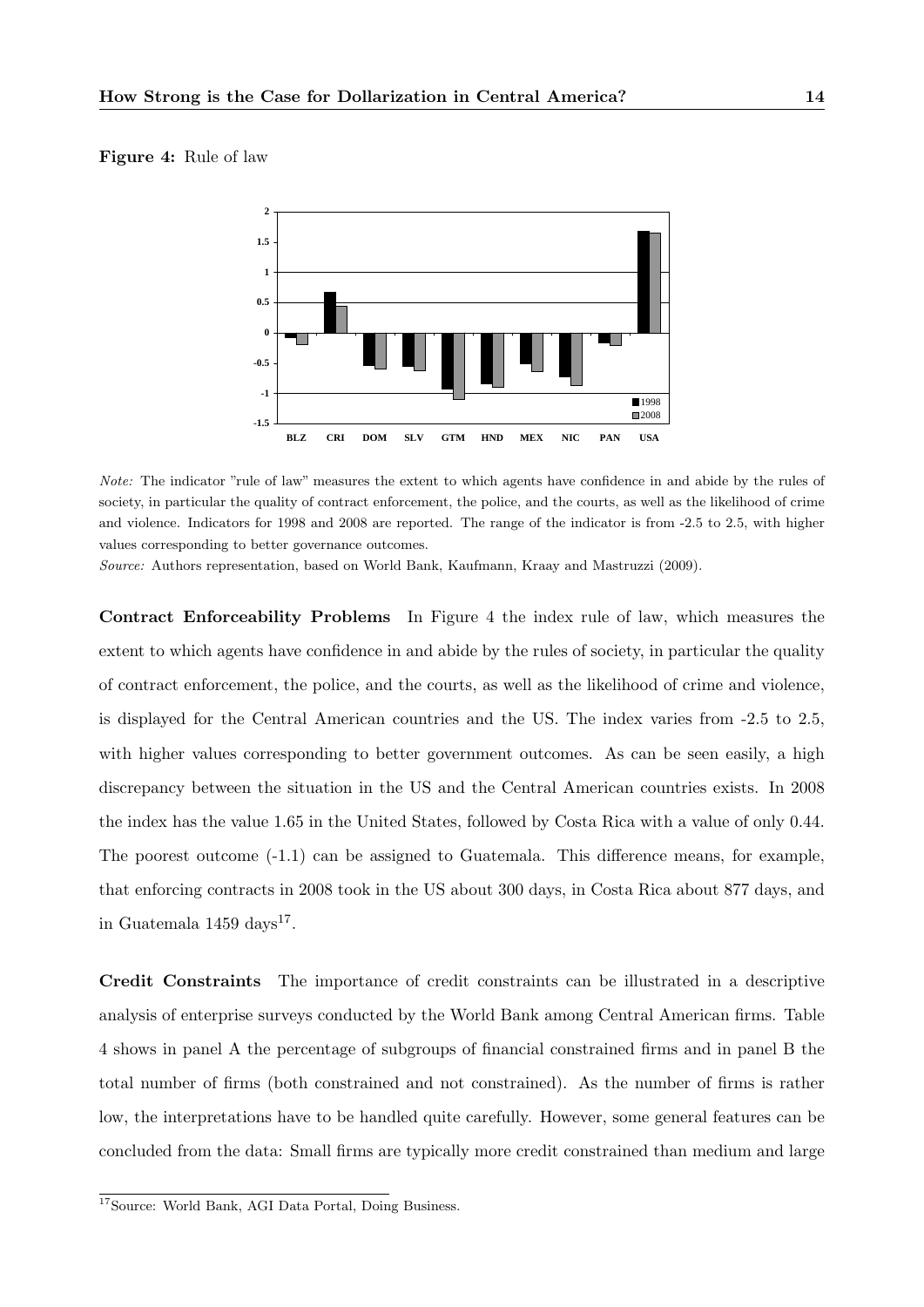#### Table 4: Access to financing

#### **PANEL A: percentage of financial constrained firms**

|             |       |       |        |       |          | non-     |          |          |
|-------------|-------|-------|--------|-------|----------|----------|----------|----------|
|             | total | small | medium | large | exporter | exporter | T-sector | N-sector |
| Costa Rica  | 73.76 | 74.79 | 66.15  | 80.56 | 78.26    | 72.63    | 73.52    | 77.27    |
| Dom. Rep.   | 28.89 | na    | na     | na    | 20.00    | 29.30    | na       | na       |
| El Salvador | 24.24 | 30.88 | 24.80  | 11.04 | 21.60    | 25.05    | 27.41    | 17.70    |
| Guatemala   | 18.97 | 26.22 | 14.74  | 11.21 | 12.82    | 20.74    | 22.56    | 12.89    |
| Honduras    | 25.00 | 34.74 | 19.55  | 10.00 | 9.38     | 27.69    | 26.62    | 22.54    |
| Mexico      | 18.51 | 20.24 | 16.96  | 16.55 | 18.92    | 18.47    | 20.07    | 12.85    |
| Nicaragua   | 22.38 | 24.73 | 20.26  | 15.22 | 23.53    | 22.25    | 23.84    | 17.70    |
| Panama      | 9.27  | 11.01 | 7.22   | 6.76  | 5.15     | 10.06    | 8.23     | 9.97     |

#### **PANEL B: number of firms**

|             |       |       |        |       |          | non-     |          |          |
|-------------|-------|-------|--------|-------|----------|----------|----------|----------|
|             | total | small | medium | large | exporter | exporter | T-sector | N-sector |
| Costa Rica  | 343   | 242   | 65     | 36    | 69       | 274      | 321      | 22       |
| Dom. Rep.   | 225   | na    | na     | na    | 10       | 215      | na       | na       |
| El Salvador | 693   | 285   | 254    | 154   | 162      | 531      | 467      | 226      |
| Guatemala   | 522   | 225   | 190    | 107   | 117      | 405      | 328      | 194      |
| Honduras    | 436   | 213   | 133    | 90    | 64       | 372      | 263      | 173      |
| Mexico      | 1480  | 736   | 448    | 296   | 148      | 1332     | 1161     | 319      |
| Nicaragua   | 478   | 279   | 153    | 46    | 51       | 427      | 365      | 113      |
| Panama      | 604   | 336   | 194    | 74    | 97       | 507      | 243      | 361      |

Note: The company-level data for El Salvador, Guatemala, Honduras, Mexico, Nicaragua, and Panama are from 2006 and are based on the same standardized questionnaire. Data for Costa Rica and Dominican Republic are from 2005. However, the questionnaires differ. Company-level data for Belize (and also for the US) do not exist.

In panel A the percentage of financial constrained firms and in panel B the absolute number of firms (i.e. the sum of all firms in this category whether constrained or not) are displayed. A firm is defined as financially constrained if access to financing, which includes availability and cost, is a major or a very severe obstacle. A firm is defined as small if the number of employees lies between 5 and 19; as medium if the number is between 20 and 99; and as large if there are more than 100 employees (for Costa Rica the definition differs: small: 1-30; medium: 31-100; large: more than 101). A firm is defined as exporter if less than 85% percent of the establishment's revenues are from national sales. A firm is defined as T-sector-firm if the screener sector is manufacturing (i.e. foods, garments, textiles, machinery and equipment, chemicals, electronics, non-metallic minerals, other manufacturing); and as N-sector-firm if the sector is services (i.e. retail sale, IT, other services) or others (i.e. construction and transport) (for Costa Rica the definition differs: a firm is defined as T-sector-firm if the percentage of revenues from the manufacturing sector is bigger than the percentage of revenues from the sum of comercio, servicios and otros).

Source: Authors calculations, based on World Bank, Enterprise Surveys (2010).

firms, whereby a small firm is defined as having between 5 and 19 employees. In most countries, non-exporting firms are more constrained than exporting firms, whereby a firm is defined as exporter if less than 85 percent of its revenues are from national sales.

A Real Appreciation Another factor, that strengthens the risk for a boom-bust-cycle is a real appreciation, as it raises the risk of a depreciation that would at the same time augment the credit burden in the Central American country. As can be observed in Figure 5, that displays the real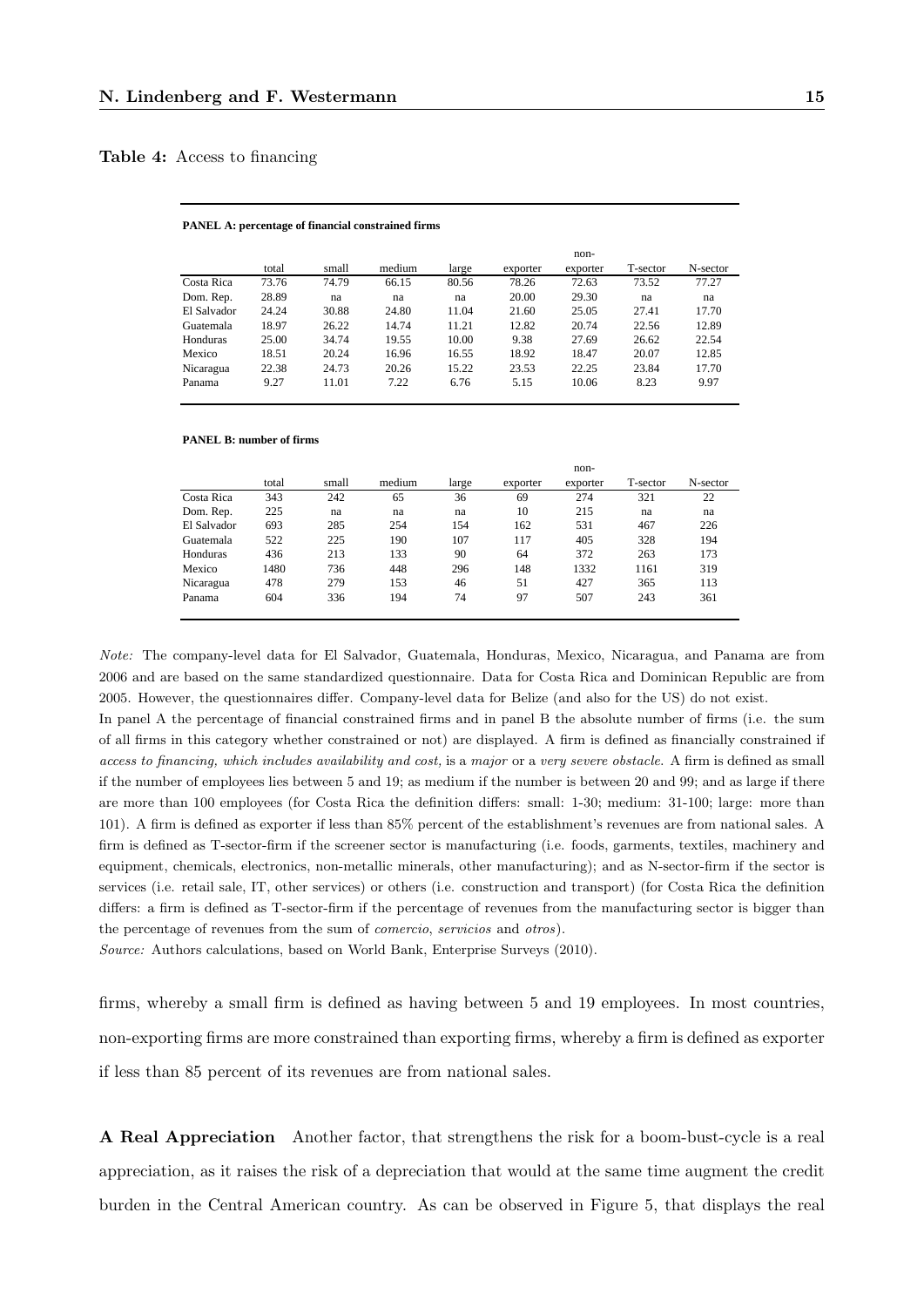Figure 5: Real exchange rate vis-à-vis the US\$



*Note:* Real exchange rates vis-à-vis the US\$ are displayed for the period  $2005$  -  $2008$ . Data for Belize is quarterly; for all other countries monthly data is used.

Source: Authors representation, based on IADB (2010), Latin American and Caribbean Macro Watch.

exchange rates vis-à-vis the US\$, a real appreciation has taken place in almost all countries (with the exception of Belize), especially since mid-2006. Thus, the fear of a reversal with a following real depreciation is justifiable.





Note: (Average) annual growth rates of real domestic credit (in local currency) are displayed. Growth rates are expressed in percentages. For comparison: the average annual growth rate in the US between 1997 and 2007 has been 5.64%.

Source: Authors calculations, based on WDI (2010).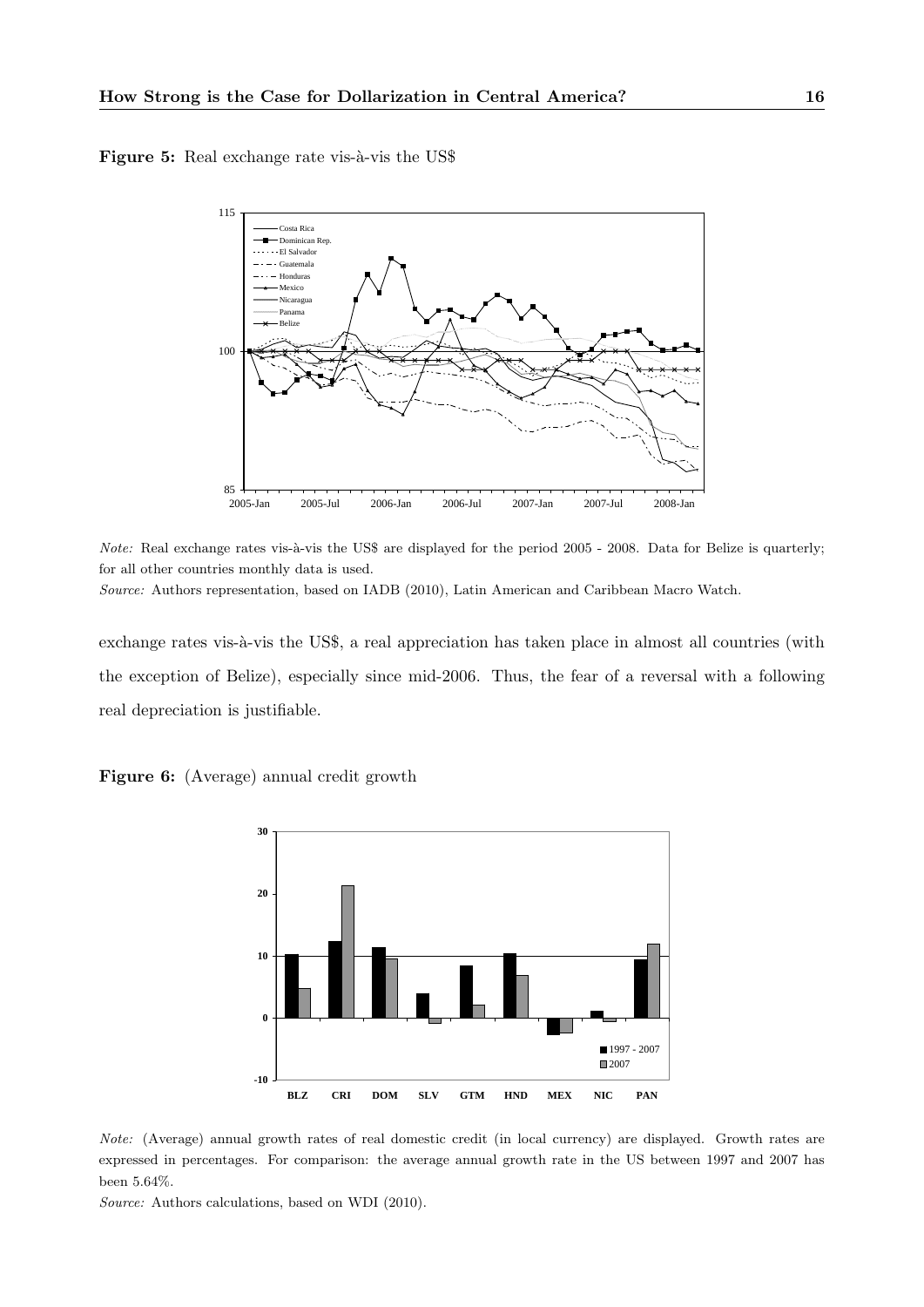Credit Growth The observed real appreciation is especially alarming, if the credit volume has increased significantly during the last years, as more agents would be exposed to a suddenly increasing credit burden. Figure 6 shows the average annual growth rates of real domestic credit between 1997 and 2007 as well as the growth rate of 2007.

Considering that the average annual growth rate of domestic credit has been about 5.64% in the US in the same sample, credit has grown at a considerable rate in many of the Central American countries. Particularly, in Costa Rica credit has grown enormously with an average rate of 12.38% per year. Also in Belize, the Dominican Republic and Honduras credit growth has been remarkable with an average of over 10% per year. However, there have been lending booms in all Central American countries (excepting Mexico and Nicaragua) during the sample period.<sup>18</sup> Especially Costa Rica, the Dominican Republic and Honduras have gone through sustained boom phases: Costa Rica had a lending boom from 2000 to 2003, and 2005 to 2007, the Dominican Republic from 1997 to 1999, in 2001, and from 2005 to 2006, and Honduras from 1999 to 2000, in 2002, and from 2004 to 2006.

Sectoral Growth Middle income economies, experiencing boom-bust cycles, often display a very unequal development of the tradable's and the non-tradable's sector. Typically, the non-tradable's sector grows at a higher level than the tradable's sector. As can be observed in Figure 7, that displays the share of the non-tradable sector in total gross value added, this is especially true for Guatemala and Honduras. But also in Costa Rica and the Dominican Republic the share of the non-tradable's sector has increased in the last years.

The Role of the Real Exchange Rate We conclude this section by directly estimating the impact of real exchange rate movements on the business cycle. We implement a vector autoregressive (VAR) framework, to which Tornell and Westermann (2005) have given a structural interpretation in the context of a two-sector economy with contract enforceability problems and bailout expectations. The bivariate VAR includes GDP and the real exchange rate. The estimation model is

$$
\Delta Y_t = c + \sum_{i=1}^p A \Delta Y_{t-i} + \epsilon_t,
$$

<sup>&</sup>lt;sup>18</sup>A lending boom is defined for year t if the average annual growth rate of domestic credit of the years t and  $t + 1$  is more than 10%.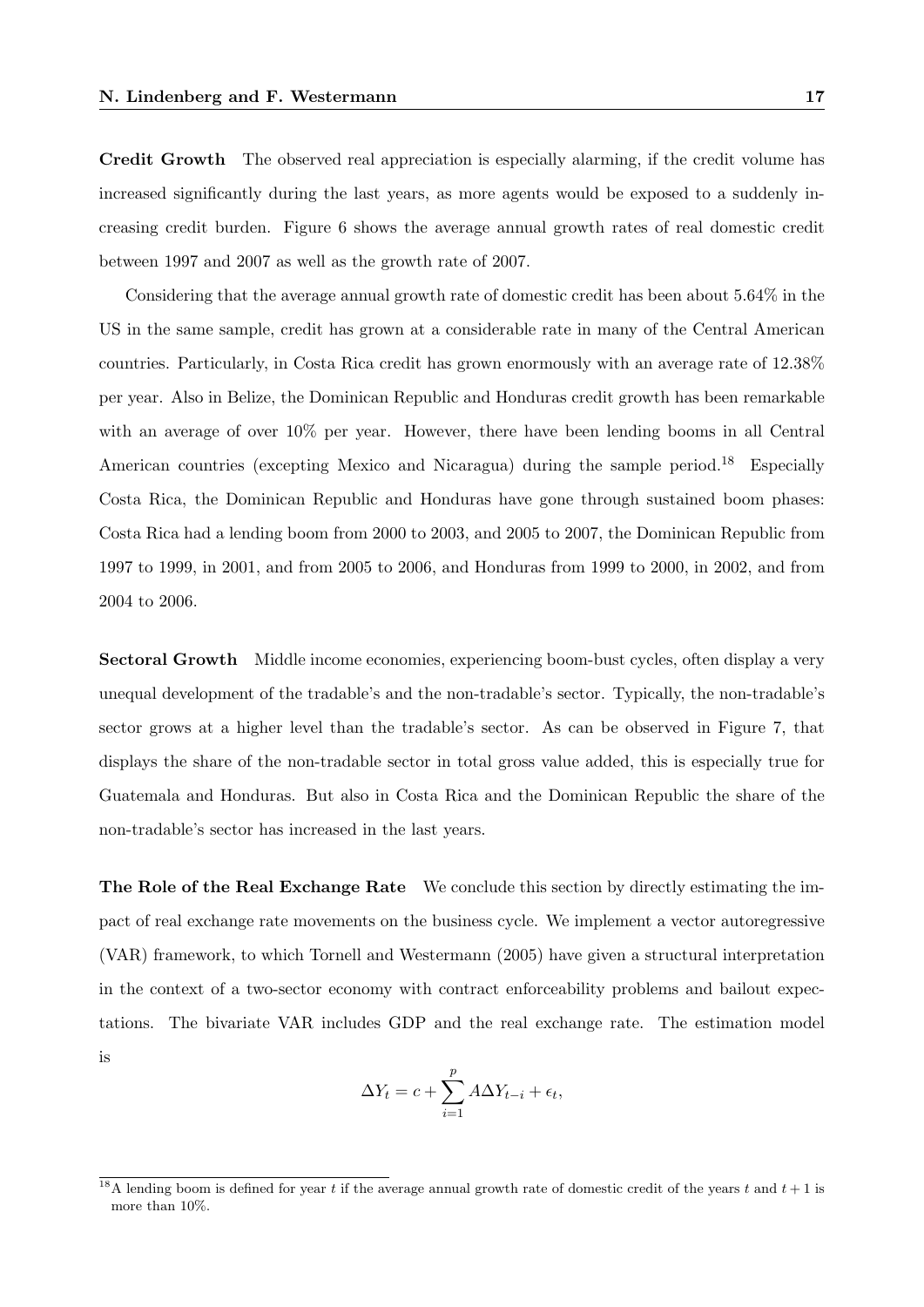

Figure 7: Shares of N-sector in total gross value added

Note: The displayed line represents the share of the non-tradable sector in total gross value added. Tradable and non-tradable sector sum up to 1. The tradable sector is defined by "Agriculture, hunting, forestry, fishing (ISIC A-B)" and "Mining, Manufacturing, Utilities (ISIC C-E)". The non-tradable sector comprises "Construction (ISIC F)", "Wholesale, retail trade, restaurants and hotels (ISIC G-H)", "Transport, storage and communication (ISIC I)" and "Other Activities (ISIC J-P)".

Source: Authors calculations, based on UN data (2010).

system the standard Cholesky decomposition can be applied.

where the vector  $Y_t =$  $\sqrt{ }$  $\overline{\mathcal{L}}$  $GDP_t$  $RER_t$  $\setminus$ . Impulse response functions are computed by inverting this autoregressive model to the moving average representation.

Identification is achieved by the assumption that output in period  $t$  depends on investment in period  $t - 1$ , that is financed by bank credit. The amount of lending, in turn, depends on the real exchange rate. It is therefore assumed that the real exchange rate does not have a contemporaneous effect on GDP, but GDP can effect the real exchange rate in the same period. Given this recursive

The impulse response functions from this VAR are displayed in Figure 8. The graph shows the reaction of Mexico, for which a much longer time series exists, as well as the average response from the countries that have entered the previous common features analysis.<sup>19</sup> We find that in both cases the reaction to a shock in the real exchange rate is clearly negative. About one to four quarters after

 $19$ Except Guatemala and Honduras, for which we did not have GDP data and used production indices in the common feature part.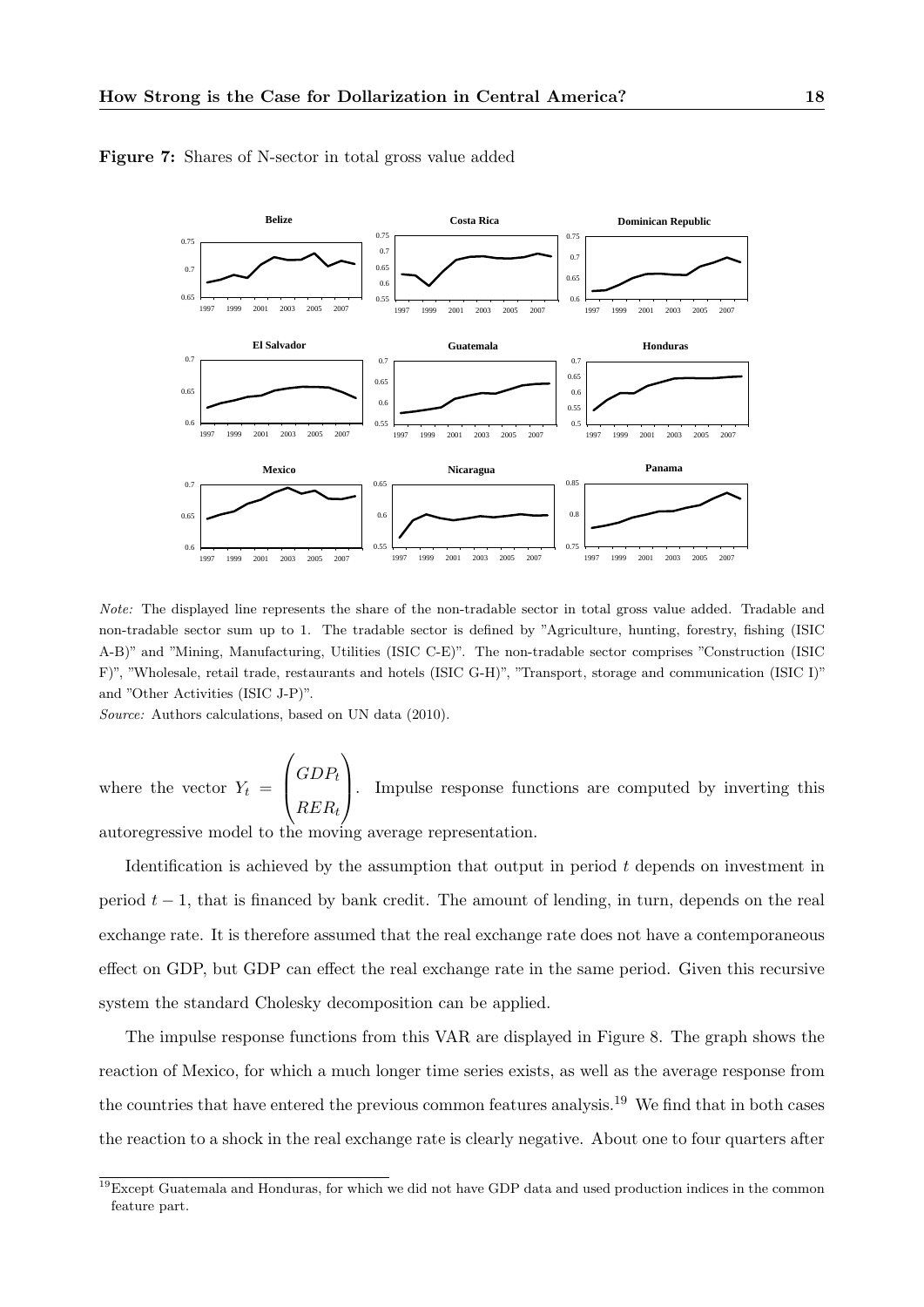Figure 8: The role of the real exchange rate



Note: The bivariate VAR includes GDP and the real exchange rate. The reaction of the GDP to a shock in the real exchange rate is displayed for Mexico (solid line). Moreover, the average response from the countries that have entered the previous common features analysis is reported (dashed line).

Source: Authors calculations, based on IADB (2010), Latin American and Caribbean Macro Watch.

an appreciation of the exchange rate, GDP will go up, and vice versa, a depreciation will trigger a decrease in GDP. This pattern is clearly at odd with conventional assumptions of the stabilizing role of the exchange rate in the Mundell model, but it can be rationalized in the alternative model that includes credit market imperfections typically present in middle income countries.

# 4 Related Literature

Over the last ten years, several researchers as well as policy makers have given a recommendation for official dollarization in Central America.<sup>20</sup> Berg et al. (2002); Temprano-Arroyo (2003); and Salvatore (2001) discuss the issue of dollarization in Latin America and conclude that the Central American countries might be good candidates for a fixed exchange rate with the USA. Alesina et al. (2002), who test in a large set of countries whether they should belong to a dollar-, a euro-, or a yen-area, assign the Central American countries clearly to the dollar-area.<sup>21</sup>

 $^{20}$ However, there are also some voices demanding the opposite. Fernández-Arias, Yeyati, and Morón (2006) for example, recommend de-dollarization for the Central American countries. Edwards and Magendzo (2003) find that dollarized economies grow slower than non-dollarized ones and suspect that this may be caused by difficulties in accommodating external shocks. Also Schmitt-Grohe and Uribe (2001) are sceptical of a policy of dollarization. Focusing on Mexico and using a calibrated general equilibrium model, they conclude that dollarization is the least preferable option among different monetary policy regimes, from a welfare point of view.

 $21A$  general discussion of alternative long-run strategies for monetary policy for Latin America, including currency boards and dollarization, is proposed by Mishkin and Savastano (2001), whereas Levy Yeyati and Sturzenegger (2002) provide a broad analysis of the issue of dollarization, both from the empirical and theoretical side.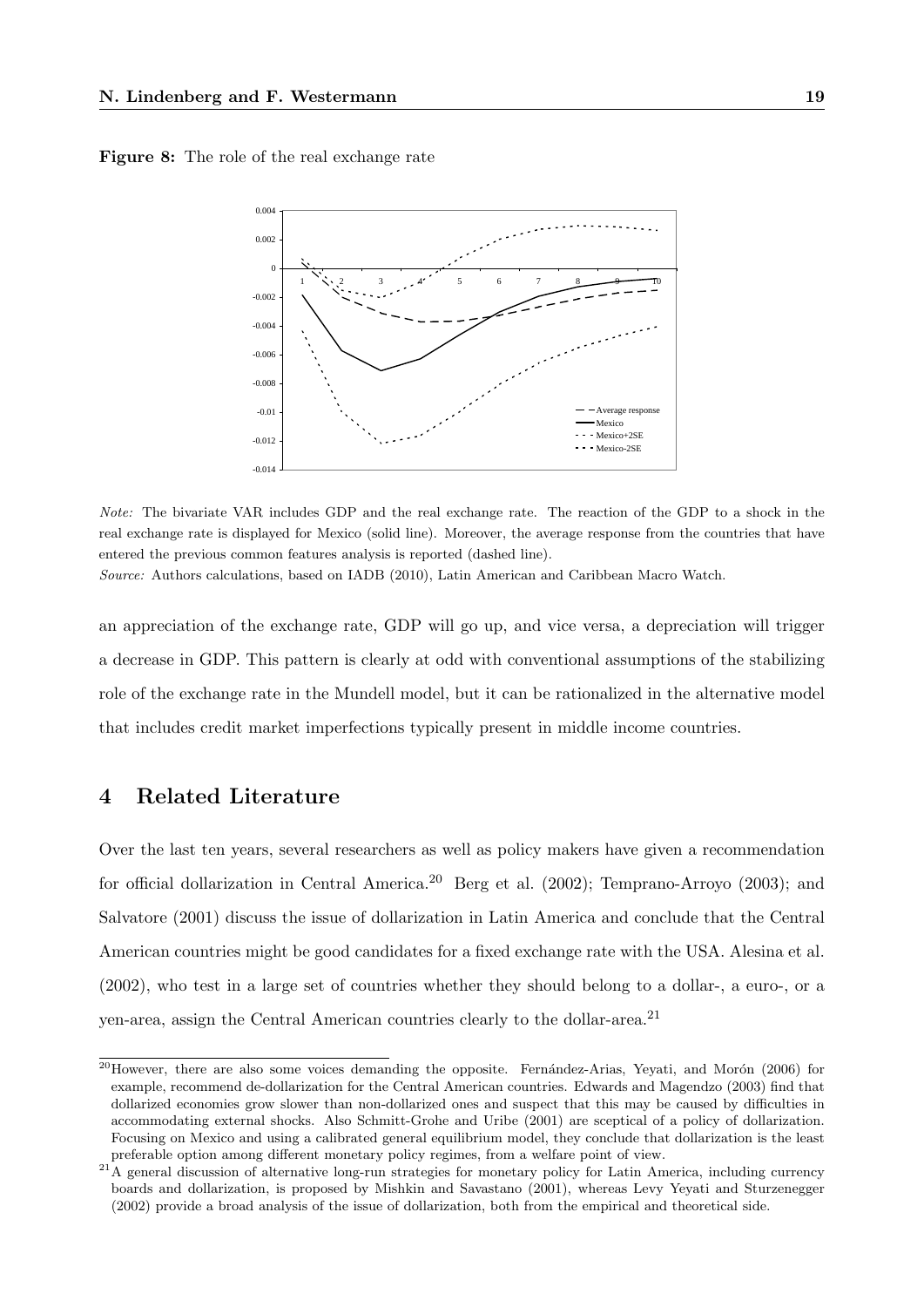A recent study about the costs of macroeconomic coordination with the US for Central America was conducted in Fiess (2007). Using different filters to identify the cyclical component of GDP, he analyzes business cycle synchronization of Central America and the USA - measured by the contemporaneous correlations between the cycles - and calculates the degree of trade integration in DR-CAFTA with annual GDP data from 1965 - 2005 and monthly data on economic activity from 1995 - 2005. He finds that Costa Rica has the highest business cycle synchronization with the USA of the Central American countries, and that all of them have become more sensitive to developments of the American economy in recent years.<sup>22</sup>

The common cycle approach of Vahid and Engle (1993), that we propose as an alternative measure of comovement, has also been applied to (annual) output data in Central America in Roache (2008), although not in the context of dollarization. The author analyzes annual real GDP from 1950 to 2006 in a multivariate framework including both Central American countries and the United States. For the purpose of addressing the policy issue of dollarization, the bivariate framework, and the extension of Cubadda (2007), allows us to clearly attribute the common cycle (or the lack of it) to specific individual countries, such as Costa Rica and the US. The multivariate framework is, however, useful for addressing the issue of a potential monetary union among several countries. This has been done for instance by Cheung and Yuen (2005) in the context of a policy debate of a potential currency union in Northeast Asia. Using the approach of Vahid and Engle (1993), the authors find evidence that the three Asian economies have synchronous output movements at both long-run and short-term horizons, and thus, provide arguments in favor of a currency union.

The second part of our paper challenges the view that the OCA-Model of Mundell is the right framework to think about the issue of macroeconomic policy coordination in middle income countries. This line of argument is related to an earlier paper of Calvo (2001), who also argues - within a broader discussion of pros and cons - that the optimal currency area theory omits some important factors of emerging economies, namely recent financial crisis, combined with the existence of partial dollarization, imperfect credibility, weak financial systems and contagion. Our analysis in the second part supports his argument that the consideration of these factors can make dollarization become more attractive.<sup>23</sup>

Our analysis also complements and extends the findings of Gourinchas, Valdes, and Landerretche

 $22$ Ahmed (2003) points out that external shocks only play a limited role for business cycle fluctuations. He concludes that fixed exchange rates in Latin America may not be as costly as theory predicts.

 $^{23}$ Also, Edwards (2009) considers the degree of partial dollarization as one of the sources of macroeconomic vulnerability and financial crisis.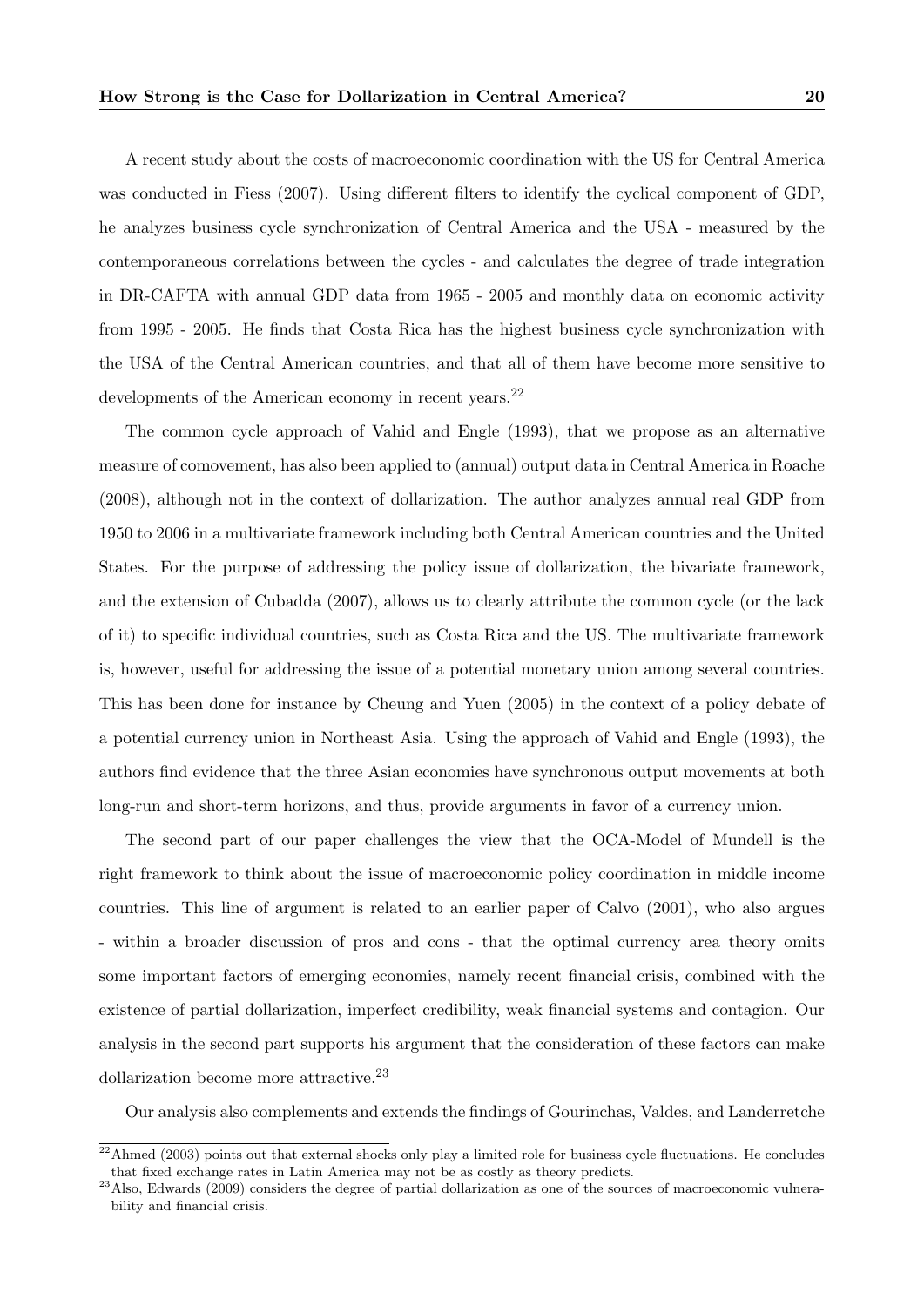(2001), who study lending boom episodes and show that in Latin America particularly, they make the economy considerably more vulnerable to financial crisis. A case study on the asymmetries of the tradable and non-tradable sectors in Mexico between 1995 and 1998, i.e. the time of the recovery from the Mexican crisis, was first given in Krueger and Tornell (1999). Gelos and Werner (2002) analyze a firm-level data set on Mexican manufacturing establishments and show that especially the smallest firms are financially constrained. A model that takes account of these credit market imperfections in the context of exchange rate regime choice has been developed by Lahiri, Singh, and Végh  $(2007).^{24}$ 

In our paper, we focus on stabilization policy. This focus seems appropriate in light of the increasing evidence on the welfare cost of macroeconomic volatility in developing countries (see for instance Loayza, Rancière, Servén, and Ventura (2007)). But certainly, there are also several other pros and cons. An overview of the broader debate is given for example in Salvatore, Dean, and Willet (2003), especially in the chapters by Feige, Faulend, Šonje, and Šošić (2003); Berg and Borensztein (2003); Corbo (2003); Edwards (2003); Eichengreen (2003); Schuler (2003); and Cohen (2003). Among the pro-arguments is that a reduction of volatility in real exchange rates helps both foreign trade and foreign investment to increase.<sup>25</sup> On the other side, the loss of monetary policy - that we discussed in the context of stabilization policy - also implies that seigniorage and the scope for acting as lender-of-last-resort are no longer possible. The second contra-argument is that in the presence of nominal rigidities, it is hard to carry out a real depreciation, i.e. in the absence of devaluation possibilities, external shocks result in greater costs than in non-dollarized countries.

Berg and Borensztein (2003) argue that the more unofficially dollarized the economy already is, the smaller are the costs of official dollarization. Eichengreen (2003) points out that the benefits depend on whether dollarization helps to speed the pace of financial, labor, and fiscal reforms. Moreover, also the number of countries that participate in the dollar area is crucial (Mundell, 2003), i.e. dollarization would be much more favorable for every single Central American country if all countries in the region decided to adopt the dollar as legal tender. A discussion of key aspects of the implementation of official dollarization is given in Jácome and  $\AA$ ke Lönnberg (2010).

 $\overline{^{24}$  For a theoretical model of a small open economy and the costs of dollarization see Schmitt-Grohe and Uribe (2001).  $^{25}$ Freund and Spatafora (2008) show that reductions in transaction costs (e.g. by reducing the exchange rate volatility) increase remittance flows. Thus, one hypothesis to test would be that dollarization leads to an increase in remittances and thus to a stabilization of the domestic economy.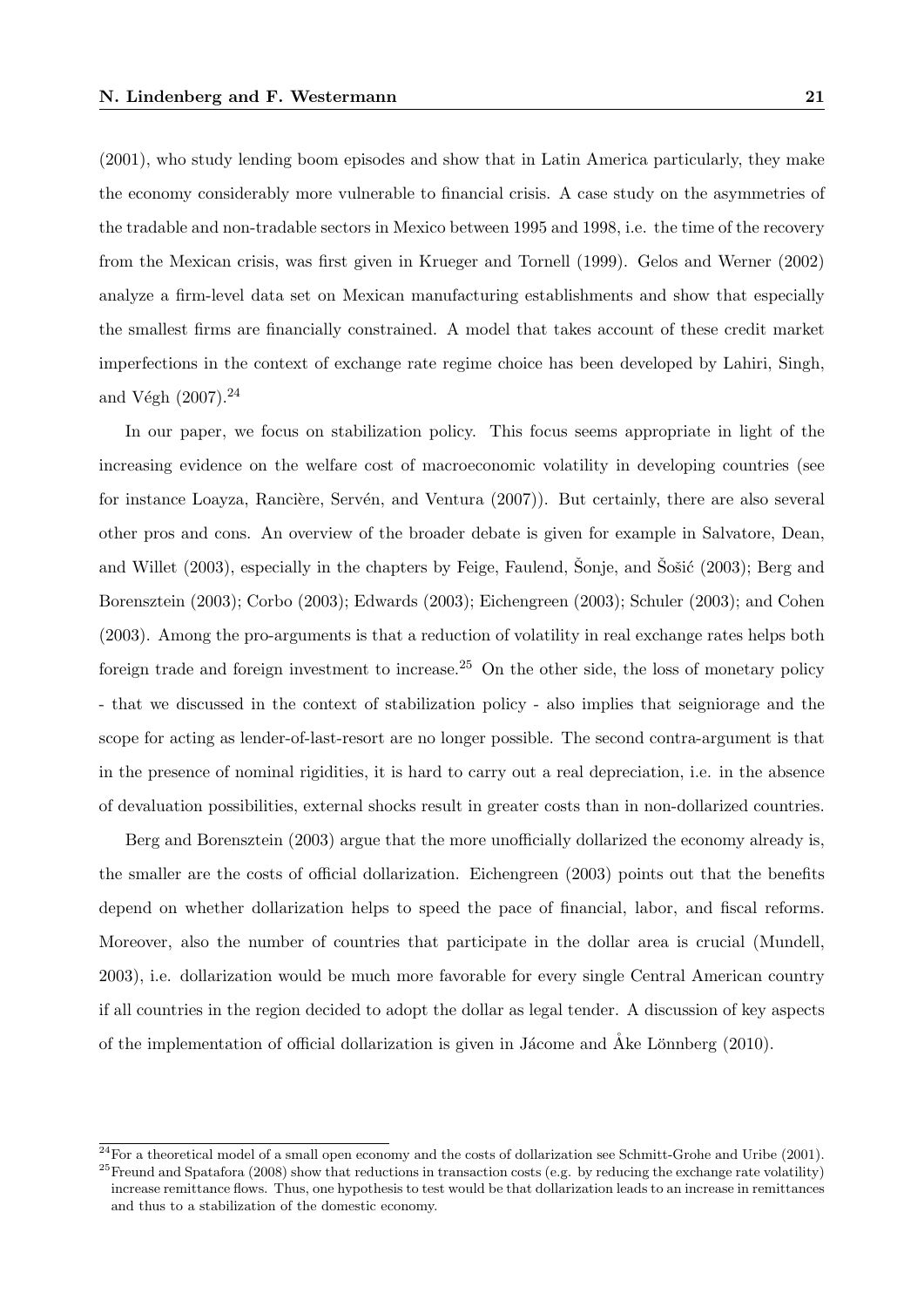# 5 Conclusions

In our paper, we have focused on two model frameworks - Mundell (1961) and Schneider and Tornell (2004) -, that can be used to address the issue of dollarization, and their opposing views about the role of the real exchange rate. The two models guide our empirical analysis of eight Central American economies.

The first contribution of our paper is a methodological point on the assessment of optimal currency areas in the Mundell framework. We emphasize that in addition to the correlation of shocks the reaction of each country to a shock is of high relevance for a common monetary policy. Even if the growth rates of the GDP are highly correlated, the reaction to a shock - that can be interpreted as the business cycle - may differ significantly across countries. We apply the test for common serial correlation to a data set from Central America, where the topic of dollarization is an important part of the discussion on stabilization policy. We can not confirm the existence of a common business cycle between the GDP growth rates of Central America and the USA. Thus, in the optimum currency area framework of Mundell (1961) dollarization would be associated with welfare losses in terms of business cycle stabilization.

Our second point is that this framework may not be adequate for the emerging middle income countries in Central America as it does not take account of the existence of credit market imperfections. Analyzing the dollarization question in the boom-bust cycle framework of Schneider and Tornell (2004), where enforceability problems and bailout expectations play a major role, leads to a new argument in favor of official dollarization: in order to protect the economies from pronounced cyclical fluctuations (in either direction), that arise from a mismatch between foreign currency denominated debt and domestic currency revenues, dollarization might be the appropriate strategy.

Which one of the two models is appropriate for a particular country depends critically on the role of the real exchange rate. The impulse response functions, generated from a vector-autoregressive (VAR) model, indicate that an unexpected change in real exchange rate leads to a pro-cyclical response of output, i.e. an appreciation leads to an increase and a depreciation to a decrease in gross domestic product. This unconventional relationship - that is typical for many middle income countries - suggests that a model with contract enforceability problems and bailout expectations, rather than the typical OCA model, provides an appropriate conceptual framework for the countries studied in this paper.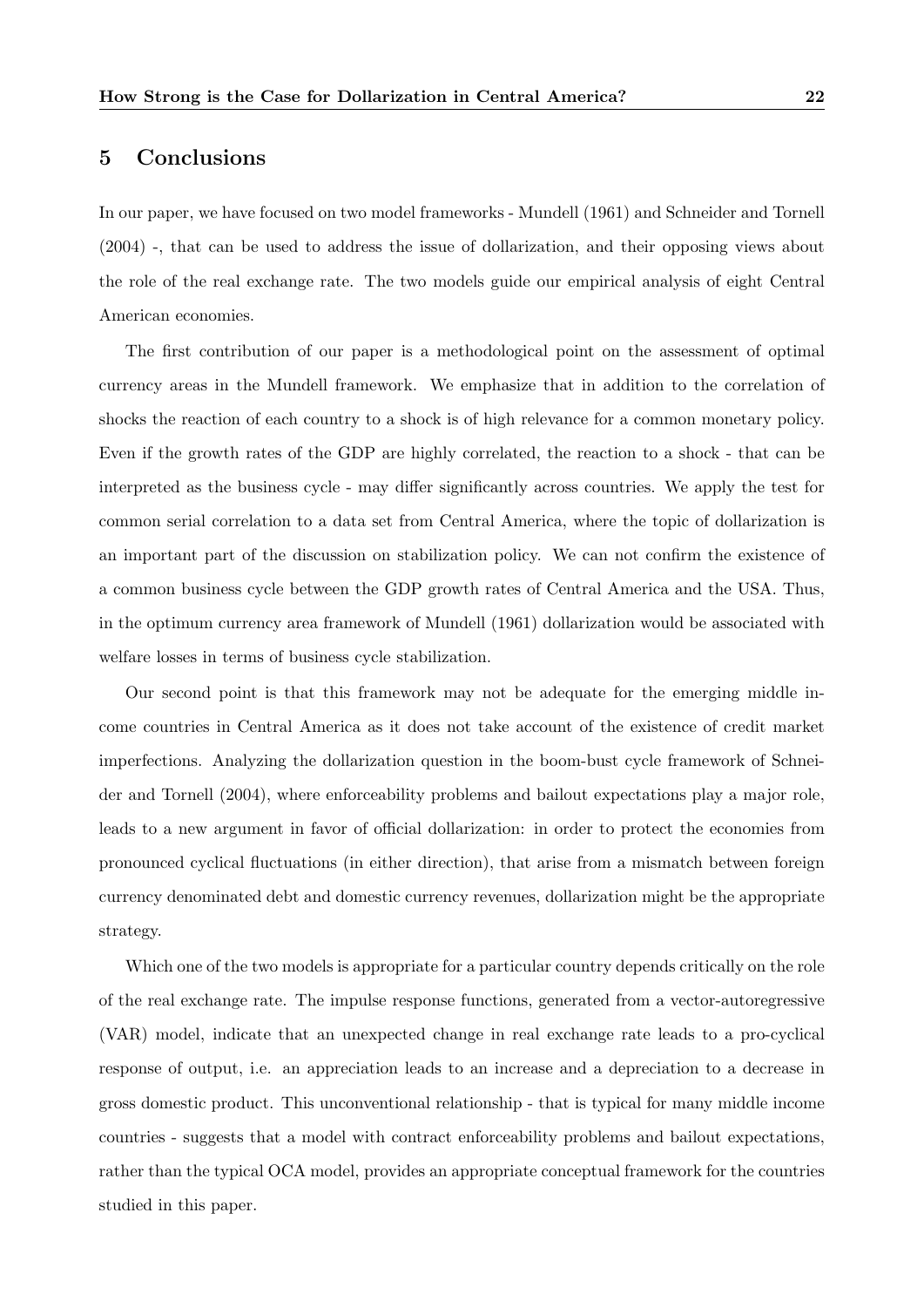# References

- Ahmed, Shaghil (2003). "Sources of economic fluctuations in Latin America and implications for choice of exchange rate regimes." Journal of Development Economics,  $72(1):181 - 202$ .
- Alesina, Alberto, Barro, Robert J., and Tenreyro, Silvana (2002). "Optimal Currency Areas." In "NBER Macroeconomics Annual 2002, Volume 17," The University of Chicago Press.
- Bayoumi, Tamim and Eichengreen, Barry (1993). "Shocking Aspects of European Monetary Unification." In Torres, Francisco and Giavazzi, Francesco, eds., "Adjustment and Growth in the European Monetary Union," chapter 7. Cambridge University Press, pp. 193 – 241.
- Berg, Andrew, Borensztein, Eduardo, and Mauro, Paolo (2002). "An evaluation of monetary regime options for Latin America." The North American Journal of Economics and Finance,  $13(3):213 - 235.$
- Berg, Andrew and Borensztein, Eduardo R. (2003). "The Pros and Cons of Full Dollarization." In Salvatore, Dominick, Dean, James W., and Willet, Thomas D., eds., "The Dollarization Debate," chapter 3. Oxford University Press, pp. 72 – 102.
- Berger, Helge, Jensen, Henrik, and Schjelderup, Guttorm (2001). "To peg or not to peg?: A simple model of exchange rate regime choice in small economies." Economics Letters, 73(2):161 – 167.
- Bordo, Michael, Eichengreen, Barry, Klingebiel, Daniela, and Martinez-Peria, Maria Soledad (2001). "Is the crisis problem growing more severe?" *Economic Policy*,  $16(32):51 - 82$ .
- Calvo, Guillermo A. (2001). "Capital Markets and the Exchange Rate, with Special Reference to the Dollarization Debate in Latin America." Journal of Money, Credit and Banking, 33(2):312 – 334.
- Caprio, G. and Klingebiel, D. (2003). "Episodes of Systemic and Borderline Financial Crisis." Technical report, The World Bank, Research Datasets.
- Cheung, Yin-Wong and Lai, Kon S (1993). "Finite-Sample Sizes of Johansen's Likelihood Ration Tests for Cointegration." Oxford Bulletin of Economics and Statistics, 55(3):313 – 328.
- Cheung, Yin-Wong and Lai, Kon S. (1995). "Lag Order and Critical Values of the Augmented Dickey-Fuller Test." Journal of Business  $\mathcal{B}$  Economic Statistics, 13(3):277 – 280.
- Cheung, Yin-Wong and Yuen, Jude (2005). "An Output Perspective on a Northeast Asia Currency Union." In Grauwe, Paul De and Mélitz, Jacques, eds., "Prospects for Monetary Unions after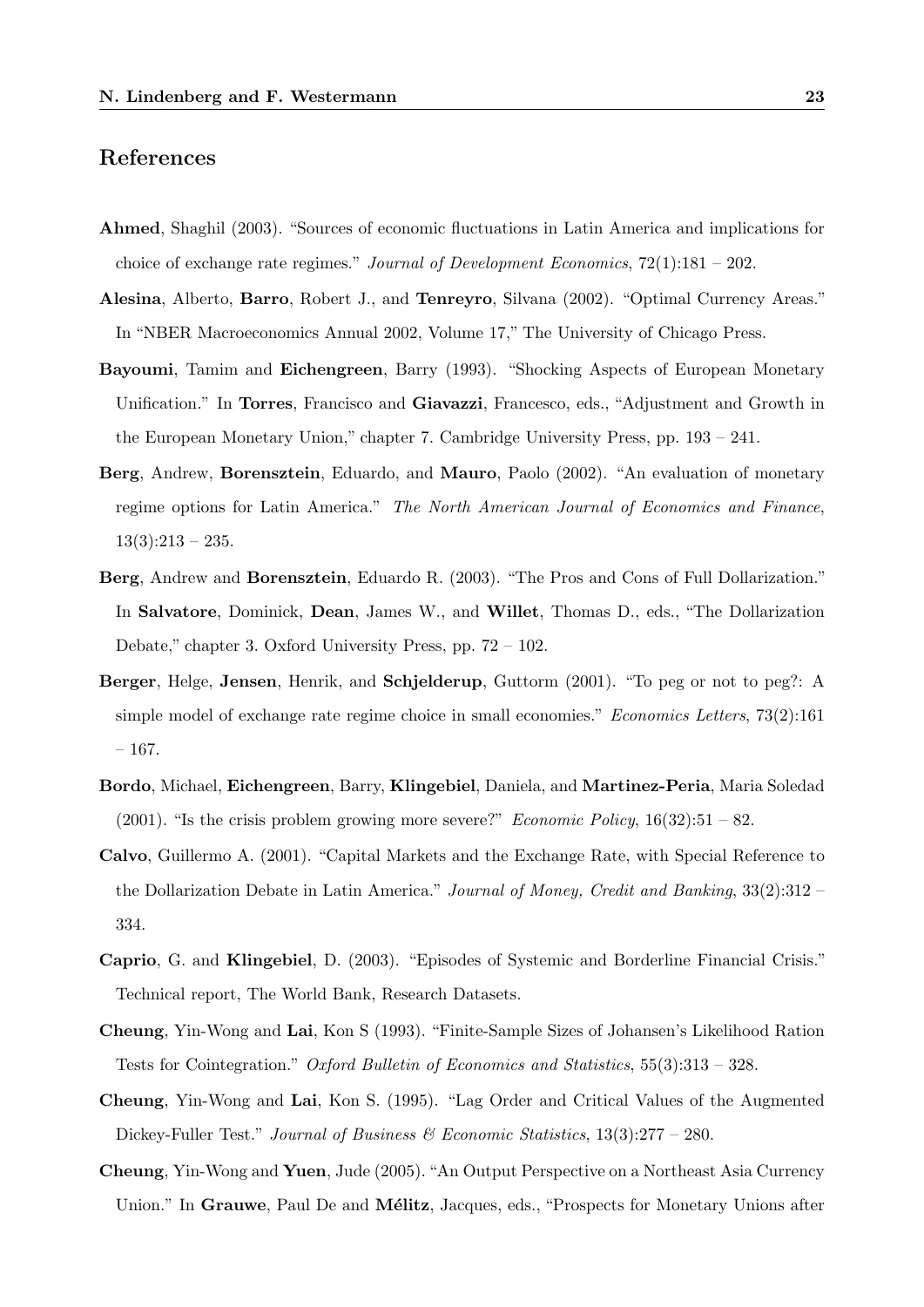the Euro," MIT Press, Cambridge and London, pp. 289 – 317.

- Cohen, Benjamin J. (2003). "Monetary Union: The Political Dimension." In Salvatore, Dominick, Dean, James W., and Willet, Thomas D., eds., "The Dollarization Debate," chapter 13. Oxford University Press, pp. 221 – 237.
- Corbo, Vittorio (2003). "Is It Time for a Common Currency for the Americas?" In Salvatore, Dominick, Dean, James W., and Willet, Thomas D., eds., "The Dollarization Debate," chapter 4. Oxford University Press, pp. 102 – 110.
- Cubadda, Gianluca (1999). "Common Cycles in Seasonal Non-stationary Time Series." Journal of Applied Econometrics, 14(3):273 – 291.
- Cubadda, Gianluca (2007). "A unifying framework for analysing common cyclical features in cointegrated time series." Computational Statistics  $\mathcal B$  Data Analysis, 52(2):896 – 906.
- De Grauwe, Paul (1994). The economics of monetary integration. Oxford University Press, New York.
- Edwards, Sebastian (2003). "Dollarization: Myths and Realities." In Salvatore, Dominick, Dean, James W., and Willet, Thomas D., eds., "The Dollarization Debate," chapter 5. Oxford University Press, pp.  $111 - 128$ .
- Edwards, Sebastian (2009). "Sequencing of reforms, financial globalization, and macroeconomic vulnerability." Journal of the Japanese and International Economies,  $23(2):131 - 148$ .
- Edwards, Sebastian and Magendzo, I. Igal (2003). "Dollarization and Economic Performance: What Do We Really Know?." International Journal of Finance and Economics,  $8(4):351 - 363$ .
- Eichengreen, Barry (2003). "What Problems Can Dollarization Solve?" In Salvatore, Dominick, Dean, James W., and Willet, Thomas D., eds., "The Dollarization Debate," chapter 6. Oxford University Press, pp. 129 – 139.
- Engle, Robert F. and Kozicki, Sharon (1993). "Testing for Common Features." Journal of Business & Economic Statistics, 11(4):369 – 380.
- Feige, Edgar L., Faulend, Michael, Sonje, Velimir, and Sošić, Vedran (2003). "Unofficial Dollarization in Latin America: Currency Substitution, Network Externalities, and Irreversibility." In Salvatore, Dominick, Dean, James W., and Willet, Thomas D., eds., "The Dollarization Debate," chapter 2. Oxford University Press, pp. 46 – 71.

Fernández-Arias, Eduardo, Yevati, Eduardo Levy, and Morón, Eduardo (2006). "Financial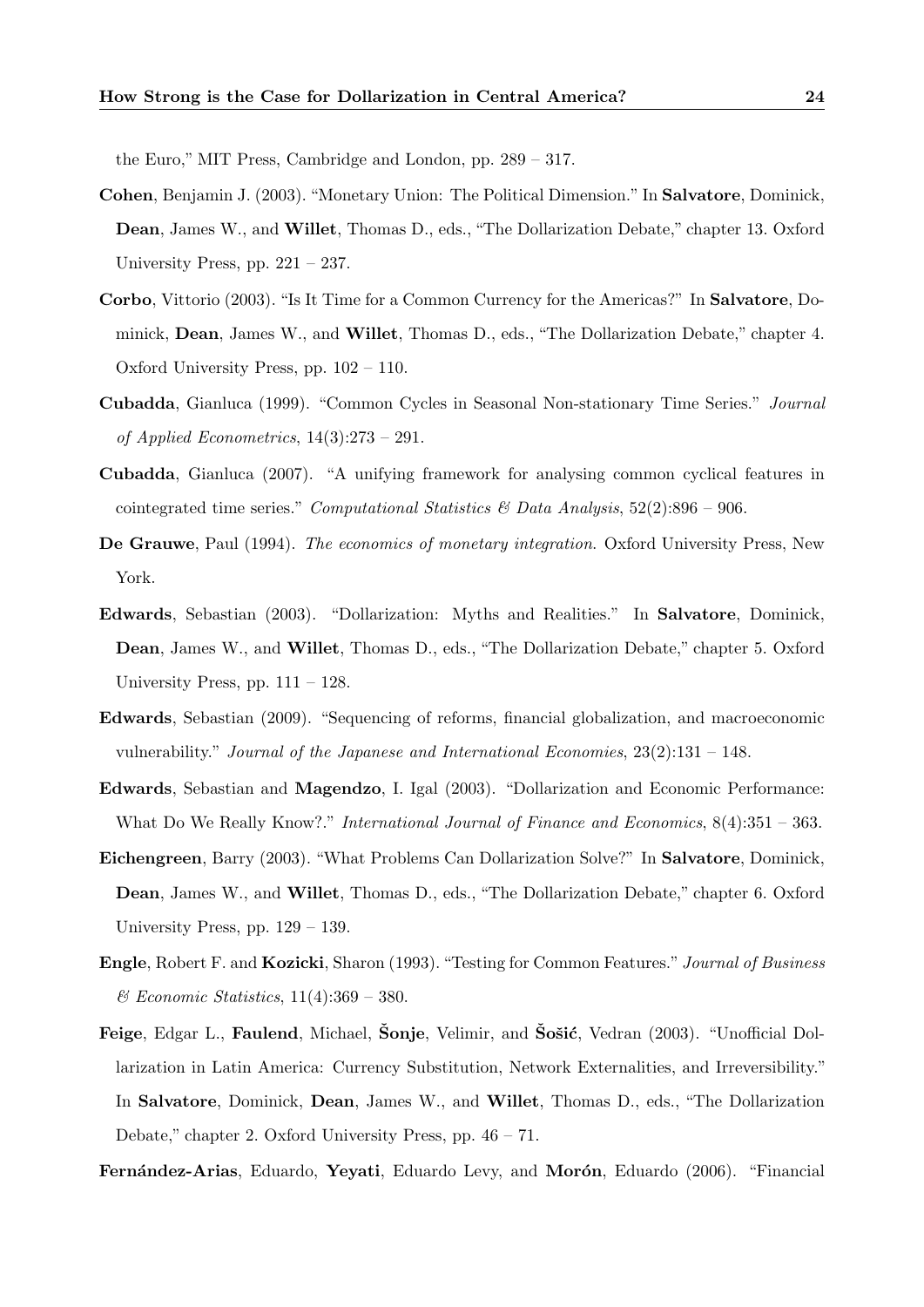Dollarization and Dedollarization [with Comments]."  $Economia$ ,  $6(2):37-100$ .

- Fiess, Norbert (2007). "Business Cycle Synchronization and Regional Integration: A Case Study for Central America." World Bank Economic Review, 21(1):49 – 72.
- Freund, Caroline and Spatafora, Nikola (2008). "Remittances, transaction costs, and informality." Journal of Development Economics, 86(2):356 – 366.
- Gelos, R. Gaston and Werner, Alejandro M. (2002). "Financial Liberalization, Credit Constraints, and Collateral: Investment in the Mexican Manufacturing Sector." Journal of Development *Economics*,  $67(1):1 - 27$ .
- Goldfajn, Ilan, Olivares, Gino, Frankel, Jeffrey, and Milesi-Ferretti, Gian Maria (2001). "Full Dollarization: The Case of Panama [with Comments]." *Economía*,  $1(2):101 - 155$ .
- Gourieroux, Christian and Peaucelle, Irina (1989). "Detecting a long run relationship (with an application to the p.p.p. hypothesis)." CEPREMAP Working Papers (Couverture Orange) 8902, CEPREMAP.
- Gourinchas, Pierre-Olivier, Valdes, Rodrigo, and Landerretche, Oscar (2001). "Lending Booms: Latin America and the World." *Economia*,  $1(2):47 - 97$ .
- Jácome, Luis I. (2008). "Central Bank Involvement in Banking Crises in Latin America." IMF Working Paper 08/135, International Monetary Fund.
- **Jácome**, Luis I. and **Åke Lönnberg** (2010). "Implementing Official Dollarization." IMF Working Paper WP/10/106, International Monetary Fund.
- Johansen, Søren (1988). "Statistical analysis of cointegration vectors." Journal of Economic Dynamics and Control,  $12(2-3):231 - 254$ .
- Johansen, Søren (1991). "Estimation and Hypothesis Testing of Cointegration Vectors in Gaussian Vector Autoregressive Models." Econometrica, 59(6):1551 – 1580.
- Kaminsky, Graciela L and Reinhart, Carmen M (1998). "Financial Crises in Asia and Latin America: Then and Now." American Economic Review, 88(2):444 – 448.
- Kaminsky, Graciela L. and Reinhart, Carmen M. (1999). "The Twin Crises: The Causes of Banking and Balance-of-Payments Problems." American Economic Review, 89(3):473 – 500.
- Kenen, P.B. (1969). "The theory of optimum currency areas: an eclectic view." In Mundell, R.A. and Swoboda, A.K., eds., "Monetary Problems of the International Economy," University of Chicago Press, pp.  $41 - 60$ .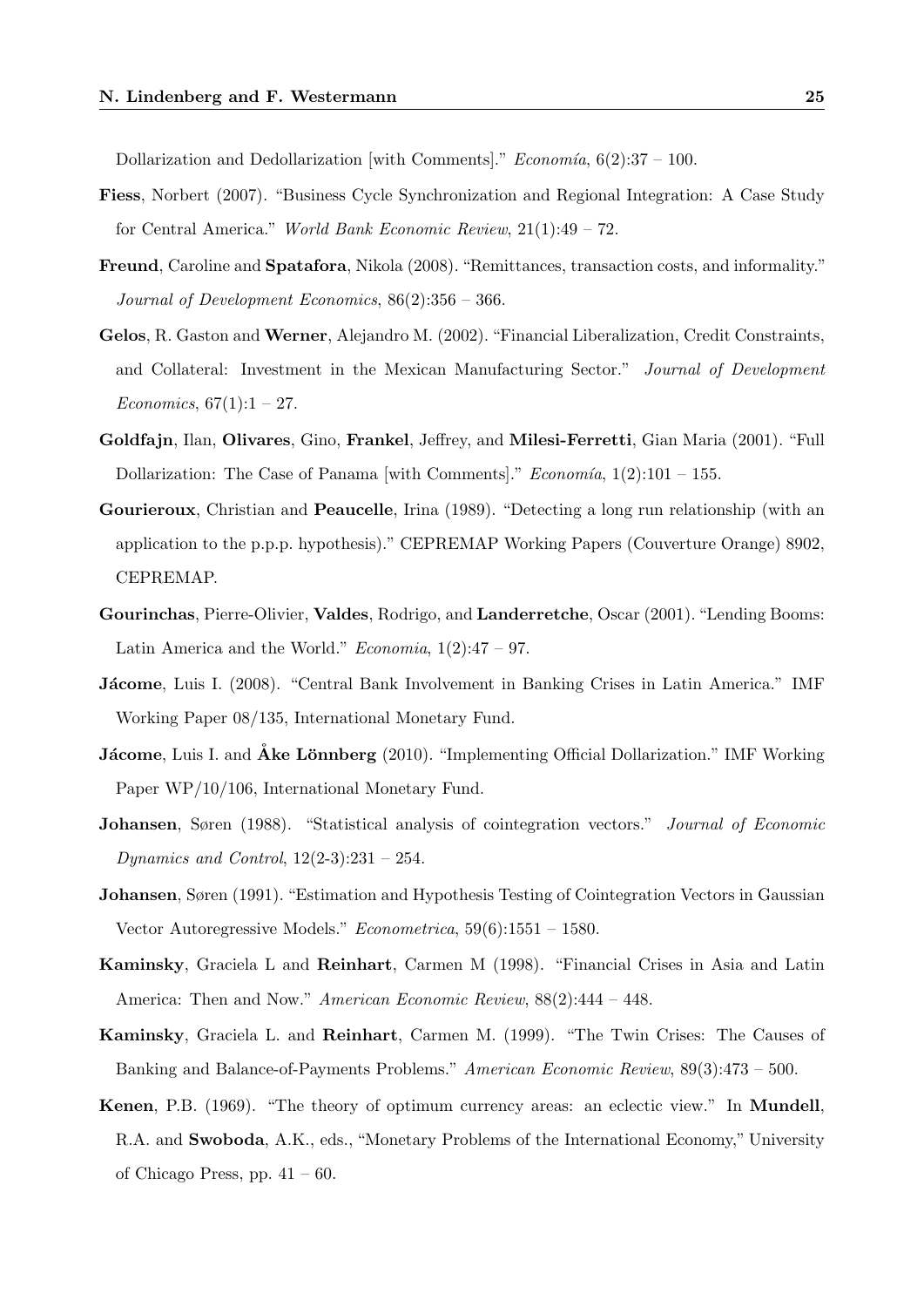- Krueger, Anne and Tornell, Aaron (1999). "The Role of Bank Restructuring in Recovering from Crises: Mexico 1995-98." NBER Working Papers 7042, National Bureau of Economic Research, Inc.
- Laeven, Luc and Valencia, Fabian (2008). "Systemic Banking Crises: A New Database." IMF Working Paper 08/224, International Monetary Fund.
- Lahiri, Amartya, Singh, Rajesh, and Végh, Carlos (2007). "Segmented asset markets and optimal exchange rate regimes." Journal of International Economics,  $72(1):1-21$ .
- Levy Yeyati, Eduardo and Sturzenegger, Federico (edt.) (2002). Dollarization: Debates and Policy Alternatives. MIT Press, Cambridge and London.
- Loayza, Norman V., Rancière, Romain, Servén, Luis, and Ventura, Jaume (2007). "Macroeconomic Volatility and Welfare in Developing Countries: An Introduction." World Bank Economic  $Review, 21(3):343-357.$
- McKinnon, Ronald I. (1963). "Optimum Currency Areas." The American Economic Review,  $53(4):717 - 725.$
- Mishkin, Frederic S. and Savastano, Miguel A. (2001). "Monetary policy strategies for Latin America." Journal of Development Economics,  $66(2):415 - 444$ .
- Mundell, Robert (2003). "Currency Areas, Exchange Rate Systems, and International Monetary Reform." In Salvatore, Dominick, Dean, James W., and Willet, Thomas D., eds., "The Dollarization Debate," chapter 1. Oxford University Press, pp. 17 – 46.
- Mundell, Robert A. (1961). "A Theory of Optimum Currency Areas." The American Economic  $Review, 51(4):657-665.$
- Osterwald-Lenum, Michael (1992). "A Note with Quantiles of the Asymptotic Distribution of the Maximum Likelihood Cointegration Rank Test Statistics." Oxford Bulletin of Economics and  $Statistics, 54(3):461 - 472.$
- Roache, Shaun K. (2008). "Central America's Regional Trends and U.S. Cycles." IMF Working Papers 08/50, International Monetary Fund.
- Salvatore, Dominick (2001). "Which countries in the Americas should dollarize?" Journal of Policy Modeling,  $23(3):347 - 355$ .
- Salvatore, Dominick, Dean, James W., and Willet, Thomas D. (2003). The Dollarization Debate. Oxford University Press, New York.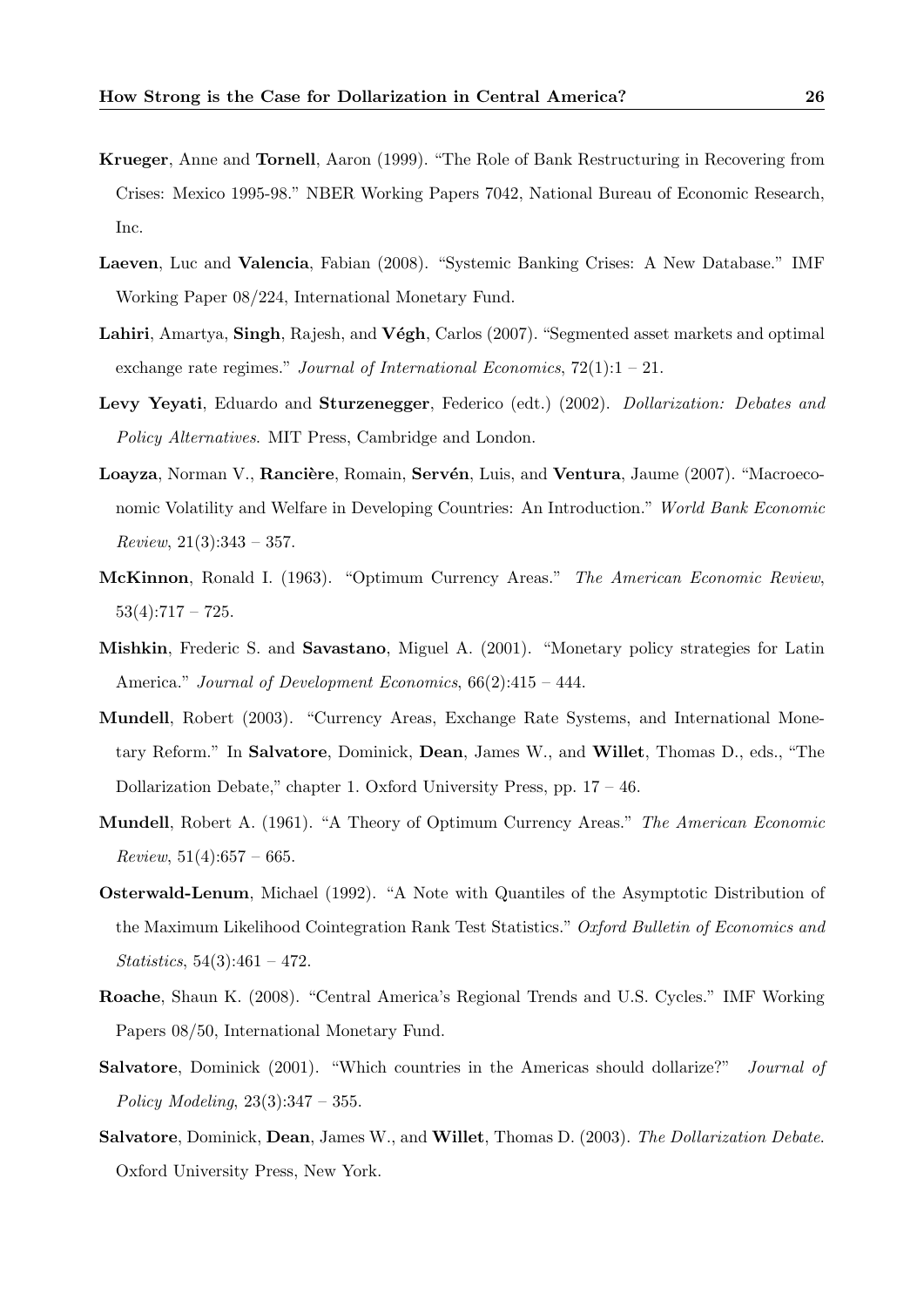- Schmitt-Grohe, Stephanie and Uribe, Martin (2001). "Stabilization Policy and the Costs of Dollarization." Journal of Money, Credit and Banking, 33(2):482 – 509.
- Schneider, Martin and Tornell, Aaron (2004). "Balance Sheet Effects, Bailout Guarantees and Financial Crises." Review of Economic Studies, 71(3):883 – 913.
- Schuler, Kurt (2003). "What Use Is Monetary Sovereignty?" In Salvatore, Dominick, Dean, James W., and Willet, Thomas D., eds., "The Dollarization Debate," chapter 7. Oxford University Press, pp.  $140 - 153$ .
- Temprano-Arroyo, Helidoro (2003). "Prospects for Regional Monetary Integration in Latin America: A View from the EU." Comparative Economic Studies, 45(3):384 – 420.
- Tornell, Aaron and Westermann, Frank (2002). "Boom-Bust Cycles in Middle Income Countries: Facts and Explanation." IMF Staff Papers, 49(Special Issue):111 – 155.
- Tornell, Aaron and Westermann, Frank (2005). Boom-Bust Cycles and Financial Liberalization. MIT Press Books. The MIT Press.
- Urga, Giovanni (2007). "Common Features in Economics and Finance: An Overview of Recent Developments." Journal of Business  $\mathcal C$  Economic Statistics, 25:2 – 11.
- Vahid, F and Engle, Robert F (1993). "Common Trends and Common Cycles." Journal of Applied Econometrics,  $8(4):341 - 360$ .
- Vahid, Farshid and Engle, Robert F. (1997). "Codependent cycles." Journal of Econometrics,  $80(2):199 - 221.$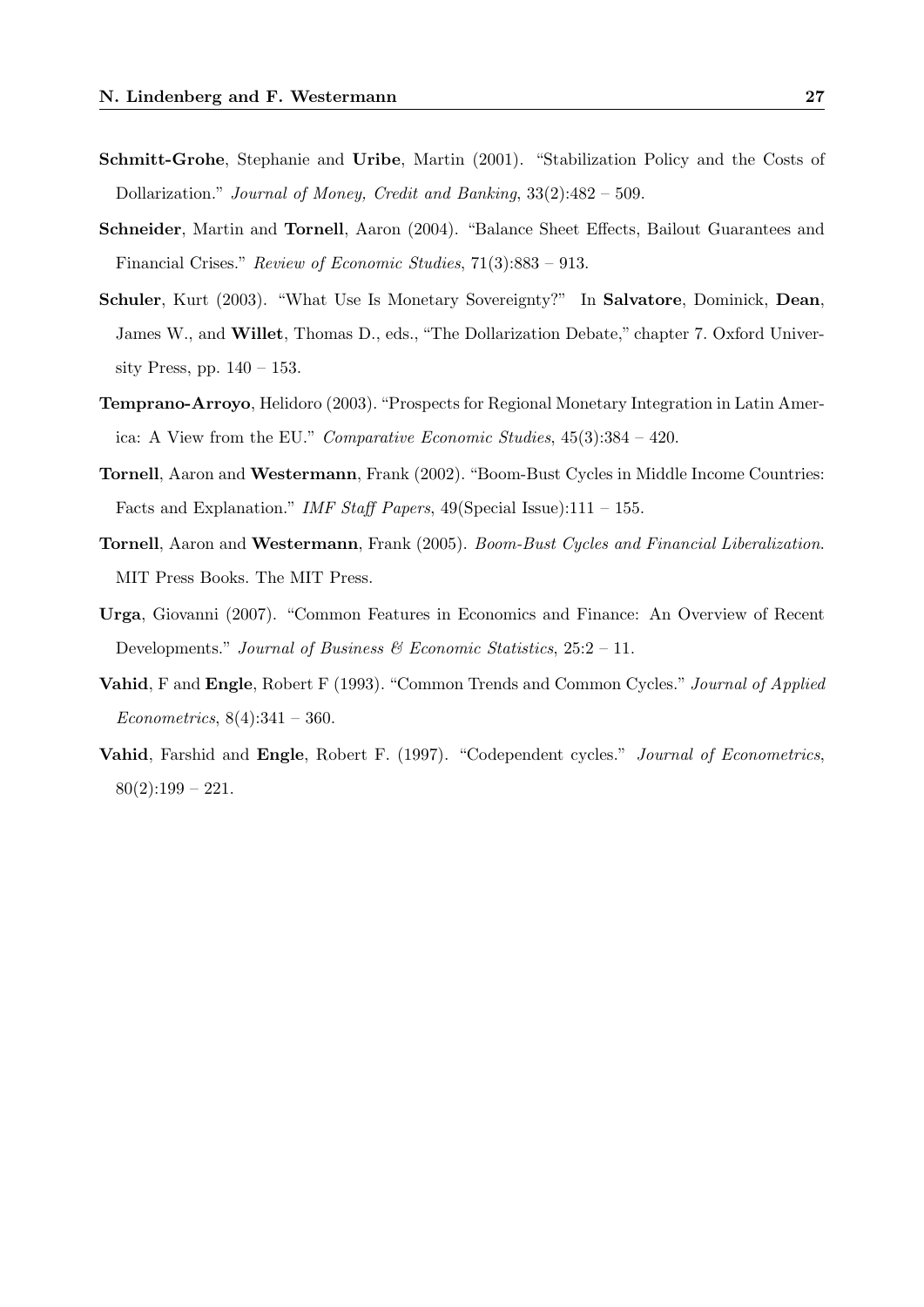# Appendix

|                              |                |           | 1997:1 - 2008:1 |          |                 |             |
|------------------------------|----------------|-----------|-----------------|----------|-----------------|-------------|
|                              |                | Level     |                 |          | 1st differences |             |
|                              | lags           | statistic | crit. value     | lags     | statistic       | crit. value |
| Costa Rica <sup>a)</sup>     | $\overline{4}$ | $-2.75$   | $-3.46$         | $\Omega$ | $-10.51$ **     | $-2.95$     |
| Dominican Rep. <sup>a)</sup> | $\overline{0}$ | $-1.10$   | $-3.54$         | $\Omega$ | **<br>$-6.167$  | $-2.95$     |
| El Salvador <sup>b)</sup>    | 4              | $-0.51$   | $-2.89$         |          | $-4.958**$      | $-2.93$     |
| Guatemala                    | $\theta$       | $-0.75$   | $-2.95$         | $\Omega$ | $-7.712$ **     | $-2.95$     |
| Honduras                     | 4              | $-1.47$   | $-2.89$         | 3        | $-5.773$ **     | $-2.90$     |
| Mexico                       | 1              | $-1.09$   | $-2.93$         | $\Omega$ | $-4.271$ **     | $-2.95$     |
| Nicaragua                    | 2              | $-0.90$   | $-2.92$         | 1        | -7.590<br>**    | $-2.93$     |
| Panama <sup>a)</sup>         | $\mathbf{1}$   | 1.43      | $-3.52$         | 1        | $-3.051$<br>**  | $-2.93$     |
| USA.                         | $\overline{0}$ | $-2.66$   | $-2.95$         |          | $-2.964$<br>**  | $-2.93$     |
|                              |                |           |                 |          |                 |             |

Table A.1: Results of ADF-test for GDP data

Note: ADF-test statistics are reported for the sample 1997:1 - 2008:1 (quarterly data). The ADF-test was conducted in levels and in first differences. The lag length was selected by the SIC criterion. Critical values of Cheung and Lai (1995) were applied. \*\* indicate rejection of the existence of both, stochastic and deterministic, trends with a significance of 5%. a) A trend has been included in the estimation equation. b) For El Salvador the ADF-test in first differences has been conducted with only one lag (selected manually; SIC would require 3 lags). Source: Authors calculations, based on IADB (2010), Banco de Guatemala, and IMF (2010).

Table A.2: Results of Johansen cointegration test

|            | $1997:1 - 2008:1$                            |                 |         |                      |                |             |                                  |         |             |        |
|------------|----------------------------------------------|-----------------|---------|----------------------|----------------|-------------|----------------------------------|---------|-------------|--------|
|            | Johansen Test (Maximum Eigenvalue Statistic) |                 |         |                      |                |             |                                  |         |             |        |
|            |                                              |                 |         | Costa Rica Dom. Rep. | El<br>Salvador |             | Guatemala Honduras <sup>a)</sup> | Mexico  | Nicaragua   | Panama |
| <b>USA</b> |                                              | $r=0$ Statistic | 11.15   | $22.10$ ***          | $22.54$ ***    | $24.06$ *** | $26.76**$                        | 15.67   | $31.00$ *** | 8.99   |
|            |                                              | Crit.Val.       | 17.20   | 16.40                | 16.40          | 16.40       | 26.12                            | 18.08   | 16.40       | 19.15  |
|            |                                              | Vector          | $-2.13$ | $-0.09$              | $-1.29$        | $-0.94$     | $-2.44$                          | $-0.75$ | $-0.42$     | 0.45   |
|            |                                              | $r=1$ Statistic | 4.54    | 2.87                 | 2.96           | 5.70        | 9.91                             | 3.99    | $19.16***$  | 3.54   |
|            |                                              | Crit.Val.       | 10.14   | 9.67                 | 9.67           | 9.67        | 15.40                            | 10.66   | 9.67        | 11.29  |

Note: Results of testing for cointegration between the GDPs of the Central American countries and the USA are shown for the sample 1997:1 - 2008:1. The Table contains the Maximum Eigenvalue statistics for  $r=0$  and  $r=1$ . The critical values of Osterwald-Lenum (1992) were scaled with the scaling factor of Cheung and Lai (1993) to adjust for finite samples. \*\*\*, \*\* indicates the rejection of the null hypothesis with a significance of 1%, 5%. a) To test for cointegration with Honduras, industrial production instead of GDP has been used for the USA. Source: Authors calculations, based on IADB (2010), Banco de Guatemala, and IMF (2010).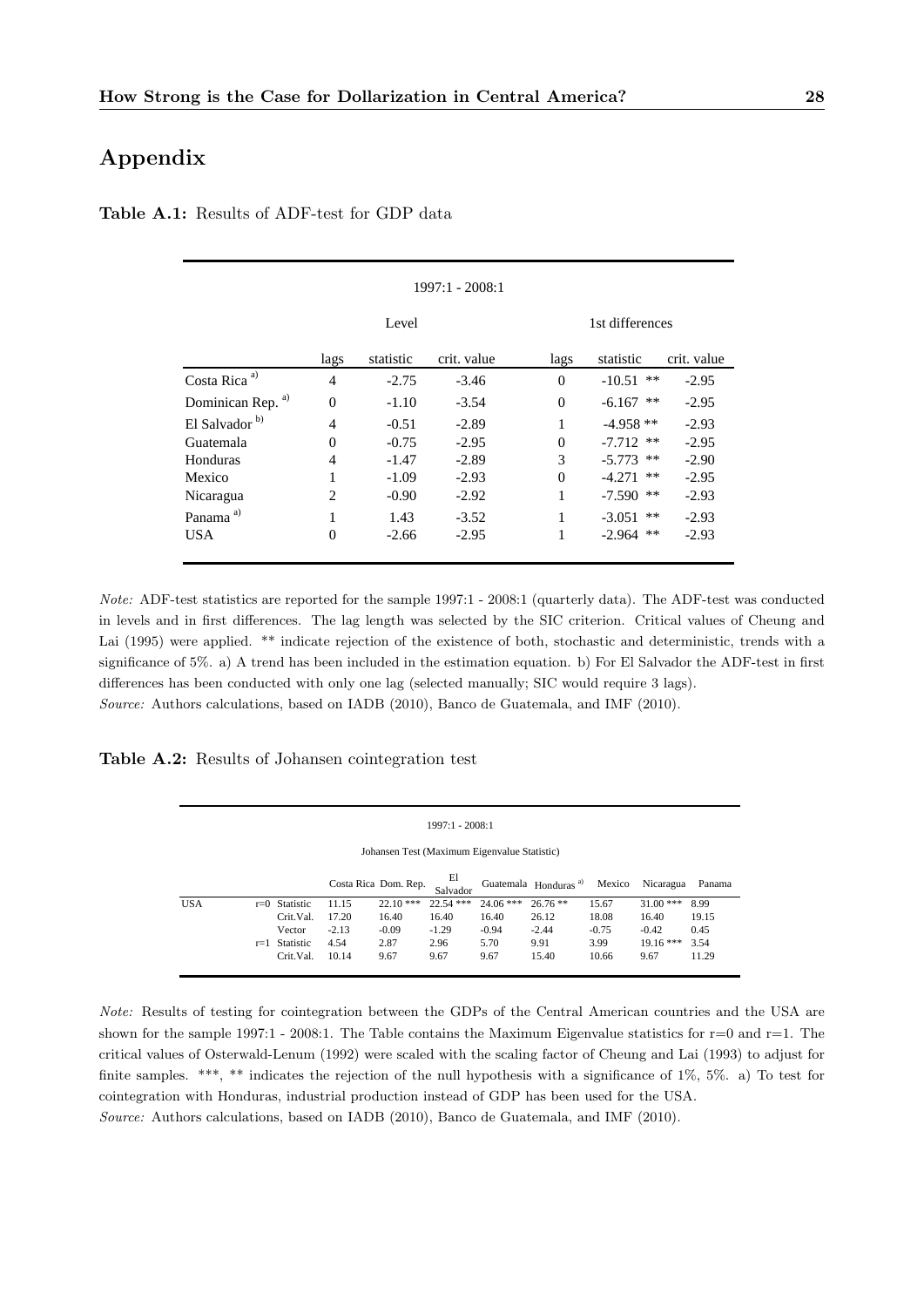|                        |            | $1997:1 - 2008:1$ |           |                       |         |
|------------------------|------------|-------------------|-----------|-----------------------|---------|
|                        |            |                   |           | Codependence of order |         |
|                        | vector     | CF                | 1         | 2                     | 3       |
| Costa Rica             | $0.19***$  | $4.17***$         | $2.01*$   | 1.61                  | 1.94    |
| Dominican Rep. 0.03    |            | $3.29$ ***        | 1.70      | 1.58                  | 1.56    |
| El Salvador            | 0.18       | $5.14***$         | 1.16      | 1.13                  | 0.86    |
| Guatemala              | $0.61$ *** | $2.11*$           | 0.47      | 0.59                  | 0.80    |
| Honduras <sup>a)</sup> | 0.12       | $16.24$ ***       | $4.36***$ | $3.57**$              | $3.22*$ |
| Mexico                 | $0.44$ *** | $2.52**$          | 0.52      | 0.68                  | 0.71    |
| Nicaragua              | $0.29$ *** | $2.86**$          | $2.92**$  | 1.39                  | 1.36    |
| Panama                 | 0.04       | $4.67***$         | $2.54$ ** | $3.09**$              | $3.04*$ |

Table A.3: Results of serial correlation common feature and codependence tests with 4 lags

Note: Results of the TSLS estimation of serial correlation common features and codependence between the GDP growth rates of Central American countries and the USA are reported for the sample 1997:1 - 2008:1. Independently of the true lag structure, all equations have been estimated with 4 lags. Error-correction terms have been included for Dominican Republic, El Salvador, Guatemala, and Honduras. The column CF gives the F-statistic for the serial correlation common feature test, and the columns titled *codependence of order 1, 2, 3* report the F-statistic for the codependence test. The column vector contains the coefficient  $\beta$  of the common feature vector. \*\*\*, \*\* indicates the rejection of the null hypothesis with a significance of 1%, 5%. Please note, that in some cases the non-rejection of the null hypothesis is trivial (e.g. as in the case of the codependence tests for Nicaragua, where both countries, Nicaragua and the US, have a lag structure of 1). a) To test for a common feature with Honduras, industrial production instead of GDP has been used for the USA.

Source: Authors calculations, based on IADB (2010), Banco de Guatemala, and IMF (2010).